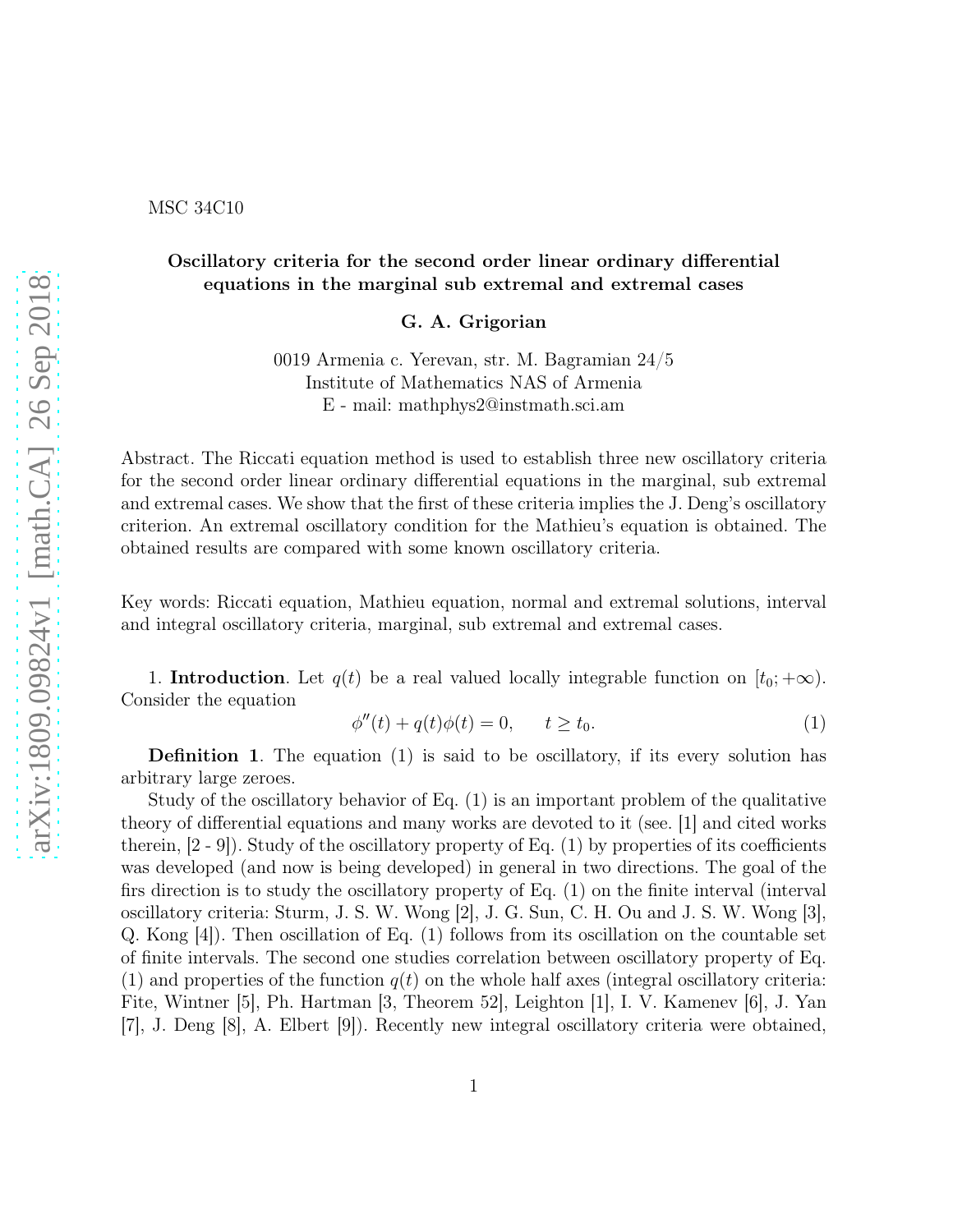describing a wide classes of oscillatory second order linear ordinary differential equations in terms of their coefficients (see. [5], [8], [9]). Among them note the following important result due to J. Deng (see [8]) and Q. Kong (see [4]).

**Theorem 1 [8, Theorem 1].** *If for large*  $t \in R$ 

$$
\int_{t}^{+\infty} q(\tau)d\tau \ge \frac{\alpha_0}{t} \text{ where } \alpha_0 > \frac{1}{4},
$$

*then Eq. (1) is oscillatory.*  $\square$ 

**Theorem 2 [4, Theorem 2.3].** *Eq.* (1) is oscillatory provided that for each  $r \ge t_0$ *and for some*  $\lambda > 1$ *, either* 

*(i) The following two inequalities hold:*

$$
\limsup_{t \to +\infty} \frac{1}{t^{\lambda-1}} \int\limits_r^t (t-s)^{\lambda} q(s) ds > \frac{\lambda^2}{4(\lambda-1)}
$$

*and*

$$
\limsup_{t \to +\infty} \frac{1}{t^{\lambda-1}} \int_{r}^{t} (s-r)^{\lambda} q(s) ds > \frac{\lambda^2}{4(\lambda-1)}; \quad or
$$

*(ii) The following inequality holds*

$$
\limsup_{t \to +\infty} \frac{1}{t^{\lambda-1}} \int\limits_r^t (t-s)^\lambda [q(s) + q(2t-s)] ds > \frac{\lambda^2}{2(\lambda-1)}.
$$

 $\Box$ 

In this work we use the Riccati equation method for establishing three new oscillatory criteria for Eq. (1) in three different directions having relations to the cases when: a) lim  $t\rightarrow\infty$ 1  $\frac{1}{t}$   $\int_0^t$  $t_0$  $d\tau \int$  $\int_{t_0} q(s)ds = \lambda \neq \pm \infty$  (marginal case, see below Theorem 3 and Corollary 1); b) lim inf  $t\rightarrow\infty$ 1  $\frac{1}{t}$   $\int_0^t$  $t_0$  $d\tau \int$  $\int_{t_0} q(s)ds = -\infty$  (sub extremal case, see below Theorem 4 and Corollary 2); c) lim  $t\rightarrow\infty$ 1  $\frac{1}{t}$   $\int_0^t$  $t_0$  $d\tau \int$  $\int_{t_0} q(s)ds = -\infty$  (extremal case, see below Theorem 5 and Corollary 3). Note that the oscillation of Eq. (1) in the remaining (main) cases when: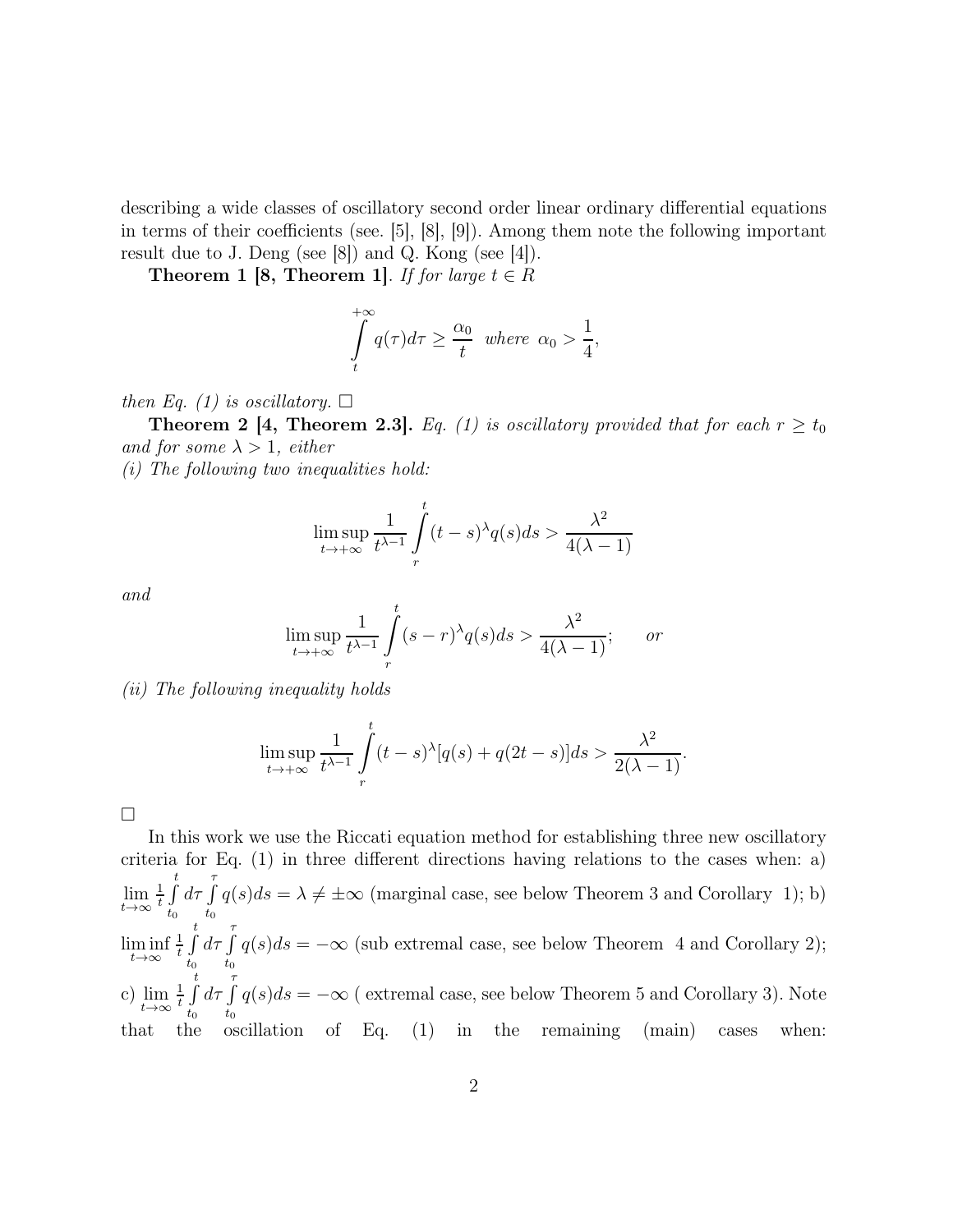d) lim  $t\rightarrow\infty$ 1  $\frac{1}{t}$   $\int_0^t$  $t_0$  $d\tau \int$  $\int_{t_0}^{\infty} q(s)ds = +\infty$  (regular case); e)  $-\infty < \liminf_{t \to \infty}$ 1  $\frac{1}{t}$   $\int_0^t$  $t_{0}$  $d\tau \int$  $t_0$  $q(s)ds <$ lim sup  $t\rightarrow\infty$ 1  $\frac{1}{t}$   $\int_0^t$  $t_0$  $d\tau \int$  $t_0$  $q(s)ds$  (irregular case) was discovered by A. Wintner (see [2, Theorem 51]) and Ph. Hartman (see [2, Theorem 52]) respectively. We show that Corollary 1 (see below) implies Theorem 1. We obtain an oscillatory condition for the Mathieu's equation. This condition contains extremal cases for the Matheou's equation. We compare the obtained results with some known oscillatory criteria.

**2. Main results**. Denote by  $\Omega$  the set of all positive and absolutely continuous on  $[t_0; +\infty)$  functions  $f(t)$  such that the functions  $f'(t)^2$  are locally integrable on  $[t_0; +\infty)$ .

**Theorem 3.** Let for some 
$$
f \in \Omega
$$
,  $\lambda \in R$ ,  $\alpha \ge 1$  the following conditions be satisfied:  
 $\begin{bmatrix} \frac{t}{\alpha} & \frac{t}{\alpha} \\ 0 & \frac{t}{\alpha} \end{bmatrix}$ 

1) 
$$
\int_{t_0}^{+\infty} \exp\left\{\int_{t_0}^t \frac{d\tau}{f(\tau)} \int_{t_0}^{\tau} \left[2f(s)q(s) - \frac{f'(s)^2}{2f(s)}\right] ds\right\} dt = +\infty;
$$
  
\n2) 
$$
\liminf_{t \to +\infty} \left\{\frac{1}{f(t)} \int_{t_0}^t \left[4f(\tau)q(\tau) - \frac{f'(\tau)^2}{f(\tau)}\right] d\tau - 4 \int_{t_0}^t q(\tau) d\tau\right\} < +\infty;
$$
  
\n3) 
$$
\int_{t_0}^{+\infty} \exp\left\{-4\lambda t + 4 \int_{t_0}^t d\tau \int_{t_0}^{\tau} q(s) ds\right\} dt < +\infty;
$$
  
\n4) 
$$
\limsup_{t \to +\infty} \frac{1}{t_0} \int_{t_0}^t (t - \tau)^{\alpha} q(\tau) d\tau \geq \lambda.
$$
  
\nThen Eq. (1) is oscillatory.  $\square$ 

**Remark 1.** For  $f(t) \equiv 1$  the condition 2) of Theorem 3 is always satisfied.

Remark 2. The condition 4) of Theorem 3 can be replaced by one of the following conditions

$$
\int_{t_0}^{+\infty} \left[ \lambda - \int_{t_0}^{\tau} q(s) ds \right]^2 d\tau < +\infty, \qquad \int_{A_{\lambda}} d\tau = +\infty,
$$

where  $A_{\lambda} \equiv \{t \geq t_0 : \int_0^t$  $\int_{t_0}^{\tilde{t}} q(\tau) d\tau \geq \lambda$ . Indeed, when one of these conditions takes place we

have:  $+∞$  $t_0$  $\int$ [y<sub>\*</sub>( $\tau$ ) +  $\lambda - \int$ ]  $t_0$  $q(s)ds$ <sup>2</sup> $d\tau$  = + $\infty$ . From here and from (14) it follows (13) (see below the proof of Theorem 3).

**Corollary 1.** Let for some  $\lambda \in R$  the following conditions be satisfied:

$$
A) \lim_{t \to +\infty} \frac{1}{t} \int_{t_0}^t d\tau \int_{t_0}^{\tau} q(s) ds = \lambda;
$$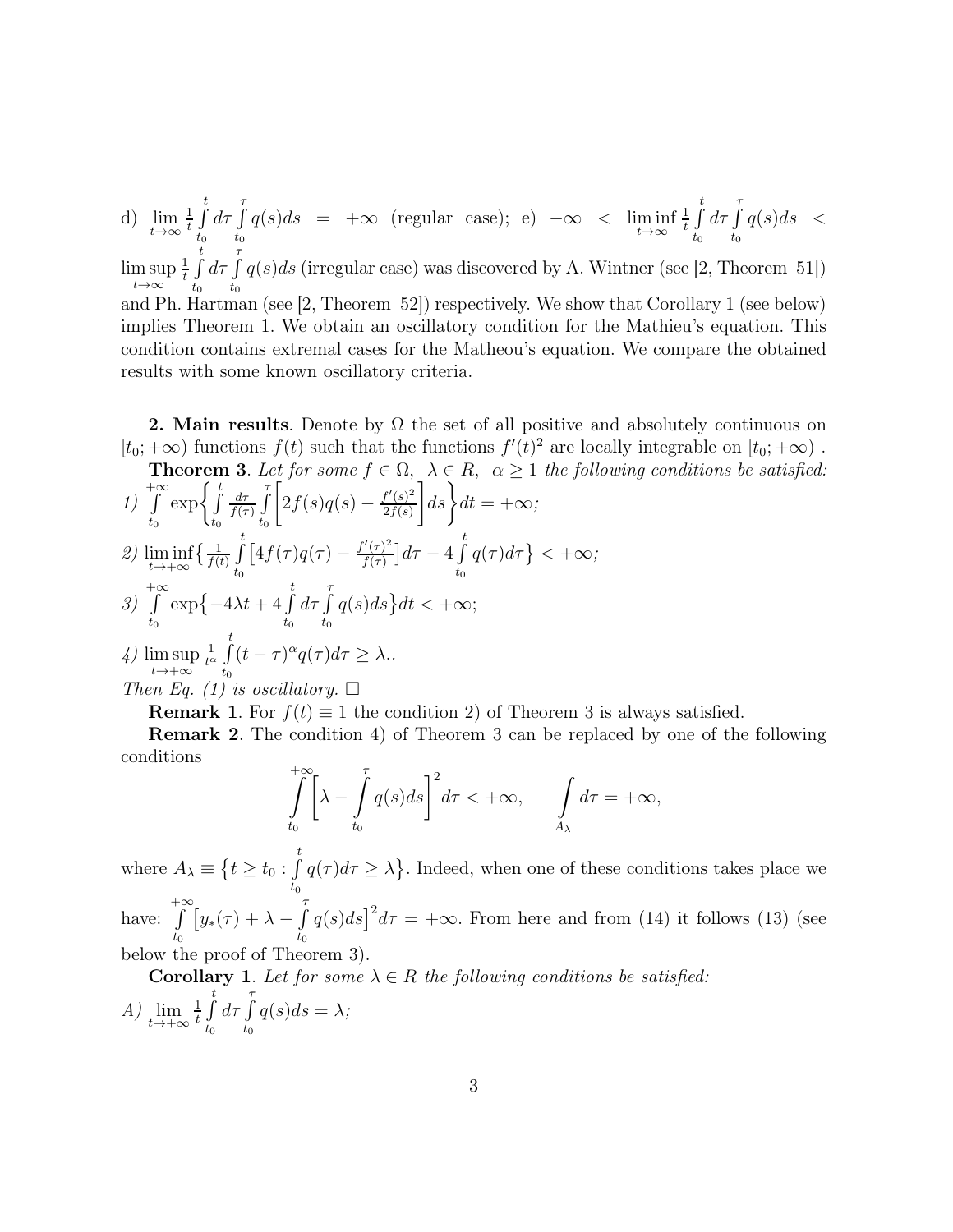B)  $\frac{1}{t} \int_{t}^{t} d\tau \int_{t}^{\tau} q(s)ds \leq \lambda - \frac{\ln Q_0(t)}{4t} + \frac{Q_1(t)}{t}$  $t_0$   $t_0$  $\frac{t(t)}{t},$ *for enough large t*, where  $Q_k(t)$   $(k = 0, 1)$  are some real continuous functions on  $[t_0; +\infty)$ , *satisfying the conditions:*  $Q_0(t) > 0$ ,  $t \ge t_0$ ;  $+∞$  $t_0$  $\frac{d\tau}{Q_0(\tau)} < +\infty$ ,  $\sup_{t\geq t_0} Q_1(t) < +\infty$ . *Then Eq. (1) is oscillatory.*  $\Box$ 

Let us show that Theorem 1 is a consequence of Corollary 1. Suppose the condition of Theorem 1 holds. Then from the convergence of the integral  $+∞$  $t_0$  $q(\tau)d\tau$  it follows existence of the finite limit

$$
\lim_{t \to +\infty} \frac{1}{t} \int_{t_0}^t d\tau \int_{t_0}^{\tau} q(s) ds \stackrel{def}{=} \lambda.
$$
 (2)

(Since by L'Hospital's rule lim  $t\rightarrow+\infty$ 1  $\frac{1}{t}$   $\int_0^t$  $t_0$  $d\tau$  $+∞$ τ  $q(s)ds = \lim$  $t\rightarrow+\infty$  $+∞$ t  $q(s)ds = 0$ . Therefore condition A) of Corollary 1 takes place. According to the condition of Theorem 1 chose  $\eta_0 > 0$  so large that  $\int_{t}^{+\infty} q(\tau) d\tau \geq \frac{\alpha_0}{t}$ t  $t_0^{\alpha}$ ,  $t \geq \eta_0$ . Then taking into account (2) we will have: 1  $\frac{1}{t}$   $\int_0^t$  $t_{0}$  $d\tau \int$  $t_{0}$  $q(s)ds = \frac{1}{t}$  $\frac{1}{t}$   $\int_0^{\eta_0}$  $t_0$  $d\tau \int$  $t_0$  $q(s)ds + \frac{1}{t}$  $\frac{1}{t}$   $\int_0^t$  $\eta_0$  $d\tau$  $+∞$  $\int\limits_{t_{0}}^{\ } q(s)ds - \frac{1}{t}$  $\frac{1}{t}$   $\int_0^t$  $\eta_0$  $d\tau$  $+∞$  $\int_{\tau} q(s)ds \leq \lambda -\frac{\alpha_0 \ln t}{t} + \frac{c_1}{t}$  $t^{\frac{c_1}{t}}, t \geq \eta_0$ , where  $c_1 \equiv \int\limits_{t}^{\eta_0}$  $t_0$  $d\tau \int$  $\int_{t_0}^{\infty} q(s)ds - \lambda \eta_0 + \alpha_0 \ln \eta_0$ . Therefore condition B) of Corollary 1 takes place. Thus the Theorem 1 is a consequence of Corollary 1. The next example shows that Corollary 1 does not follow (even with additional hypothesis of convergence of integral  $+∞$  $t_{0}$  $q(\tau) d\tau$ ) from Theorem 1.

Example 1. Consider the equation

$$
\phi''(t) + \left[\frac{\alpha_0}{t^2} + \frac{\alpha \cos(\beta t)}{t^{\gamma}}\right] \phi(t) = 0, \qquad t \ge t_0 > 0.
$$
 (3)

where  $\alpha_0$ ,  $\alpha$ ,  $\beta$ ,  $\gamma$  are some real constants,  $\alpha_0 > \frac{1}{4}$  $\frac{1}{4}$ ,  $\gamma > 0$ ,  $\alpha\beta \neq 0$ . Without loss of generality we will assume that

$$
\sin(\beta t_0) = \frac{\gamma}{\beta} \frac{\cos(\beta t_0)}{t_0} - \gamma(\gamma + 1)t_0^{\gamma} \int_{t_0}^{\infty} \frac{\cos(\beta \tau)}{\tau^{\gamma+2}} d\tau \stackrel{def}{=} \xi(t_0) \text{ (since } \xi(t_0) \to 0 \text{ for } t_0 \to \infty\text{)}.
$$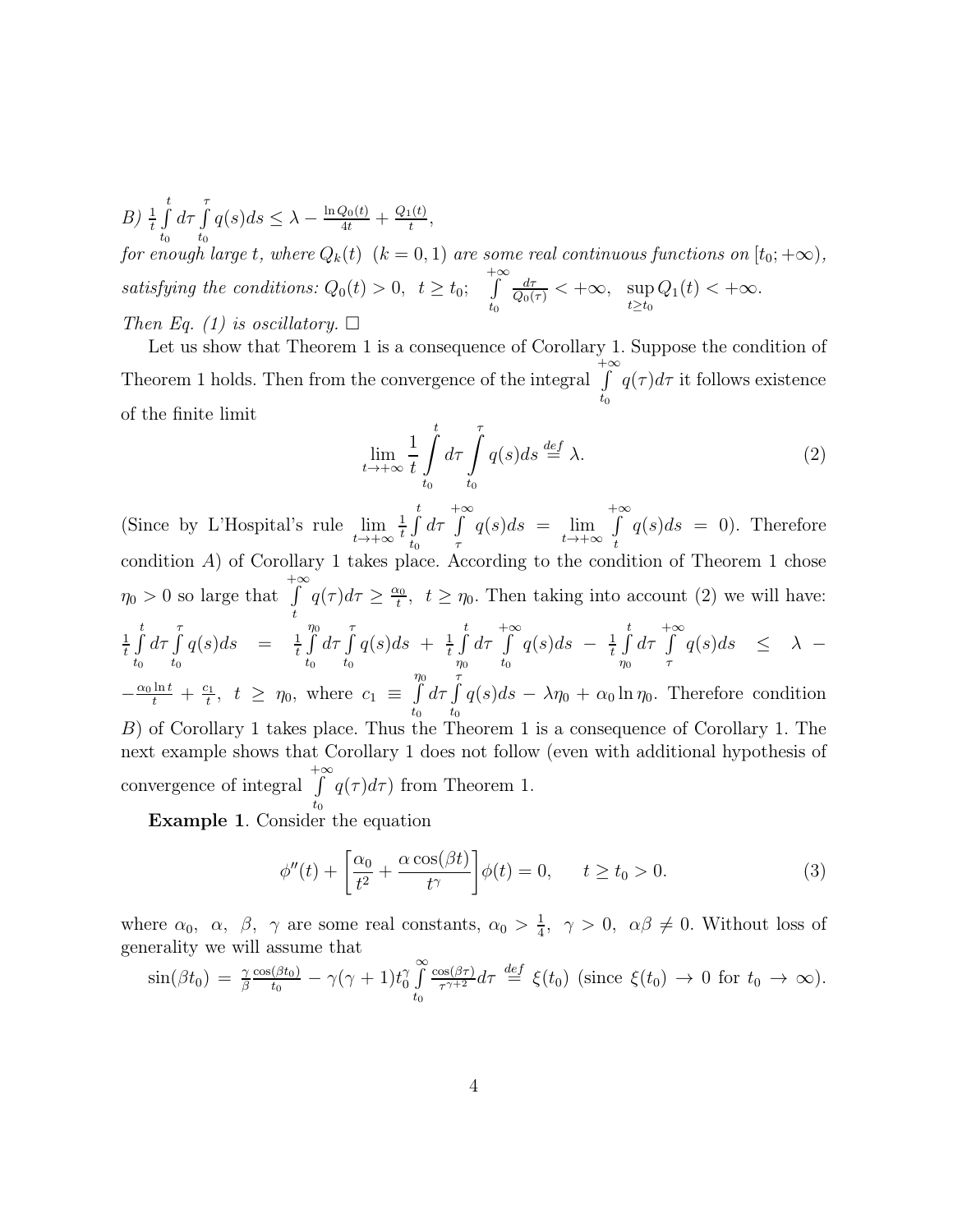Then

$$
\int_{t_0}^{t} \left[ \frac{\alpha_0}{\tau^2} + \frac{\alpha \cos(\beta \tau)}{\tau^{\gamma}} \right] d\tau = \frac{\alpha_0}{t_0} - \frac{\alpha_0}{t} + \frac{\alpha \sin(\beta t)}{\beta t^{\gamma}} - \frac{\alpha}{\beta} \frac{\sin(\beta t_0)}{t_0^{\gamma}} + \frac{\alpha \gamma}{\beta} \int_{t_0}^{t} \frac{\sin(\beta \tau)}{\tau^{\gamma+1}} d\tau =
$$
\n
$$
= \frac{\alpha_0}{t_0} - \frac{\alpha_0}{t} + \frac{\alpha \sin(\beta t)}{\beta t^{\gamma}} - \frac{\alpha}{\beta} \frac{\sin(\beta t_0)}{t_0^{\gamma}} + \frac{\alpha \gamma}{\beta} \int_{t_0}^{\infty} \frac{\sin(\beta \tau)}{\tau^{\gamma+1}} d\tau - \frac{\alpha \gamma}{\beta} \int_{t}^{\infty} \frac{\sin(\beta \tau)}{\tau^{\gamma+1}} d\tau =
$$
\n
$$
= \frac{\alpha_0}{t_0} - \frac{\alpha_0}{t} + \frac{\alpha \sin(\beta t)}{\beta t^{\gamma}} - \frac{\alpha \gamma}{\beta} \int_{t}^{\infty} \frac{\sin(\beta \tau)}{\tau^{\gamma+1}} d\tau -
$$
\n
$$
- \frac{\alpha \sin(\beta t_0)}{\beta t_0^{\gamma}} + \frac{\alpha \gamma}{\beta^2} \frac{\cos(\beta t_0)}{t_0^{\gamma+1}} - \frac{\alpha \gamma(\gamma+1)}{\beta^2} \int_{t_0}^{\infty} \frac{\cos(\beta \tau)}{\tau^{\gamma+2}} d\tau =
$$
\n
$$
= \frac{\alpha_0}{t_0} - \frac{\alpha_0}{t} + \frac{\alpha \sin(\beta t)}{\beta t^{\gamma}} - \frac{\alpha \gamma}{\beta} \int_{t}^{\infty} \frac{\sin(\beta \tau)}{\tau^{\gamma+1}} d\tau, \quad t \ge t_0.
$$

Therefore

$$
\int_{t_0}^{t} d\tau \int_{t_0}^{\tau} \left[ \frac{\alpha_0}{s^2} + \frac{\alpha \cos(\beta s)}{s^{\gamma}} \right] ds = \frac{\alpha_0 (t - t_0)}{t_0} - \alpha_0 \ln t + \alpha_0 \ln t_0 + \frac{\alpha}{\beta} \int_{t_0}^{t} \frac{\sin(\beta \tau)}{\tau^{\gamma}} d\tau - \frac{\alpha \gamma}{\beta} \int_{t_0}^{t} d\tau \int_{\tau}^{\infty} \frac{\sin(\beta s)}{s^{\gamma+1}} ds. \tag{4}
$$

Since  $\frac{\sin(\beta t)}{t^{\gamma}} - \gamma \int$ t  $\sin(\beta\tau)$  $\frac{\text{Im}(\beta\tau)}{\tau^{\gamma+1}}d\tau \to 0$  for  $t \to \infty$  by L'Hospital's rule

$$
\lim_{t \to \infty} \left[ \frac{1}{t} \int_{t_0}^t \frac{\sin(\beta \tau)}{\tau^{\gamma}} d\tau - \frac{\gamma}{t} \int_{t_0}^t d\tau \int_{\tau}^{\infty} \frac{\sin(\beta s)}{s^{\gamma+1}} ds \right] = 0
$$

From here and from (4) it follows lim  $t\rightarrow\infty$ 1  $\frac{1}{t}$   $\int_0^t$  $t_0$  $d\tau \int$  $t_0$  $\lceil \frac{\alpha_0}{\alpha} \rceil$  $\frac{\alpha_0}{s^2}+\frac{\alpha \cos(\beta s)}{s^{\gamma}}$  $\frac{\partial s(\beta s)}{\partial s^{\gamma}}\big]ds = \frac{\alpha_0}{t_0}$  $t_{0}$  $\stackrel{def}{=} \lambda$ . Therefore condition  $A$ ) of Corollary 1 is satisfied. From  $(4)$  we have  $\overline{t}$ 

$$
\frac{1}{t} \int_{t_0}^t d\tau \int_{t_0}^{\tau} \left[ \frac{\alpha_0}{s^2} + \frac{\alpha \cos(\beta s)}{s^{\gamma}} \right] ds = \lambda - \alpha_0 \frac{\ln t}{t} + \alpha_0 \frac{\ln t_0}{t} +
$$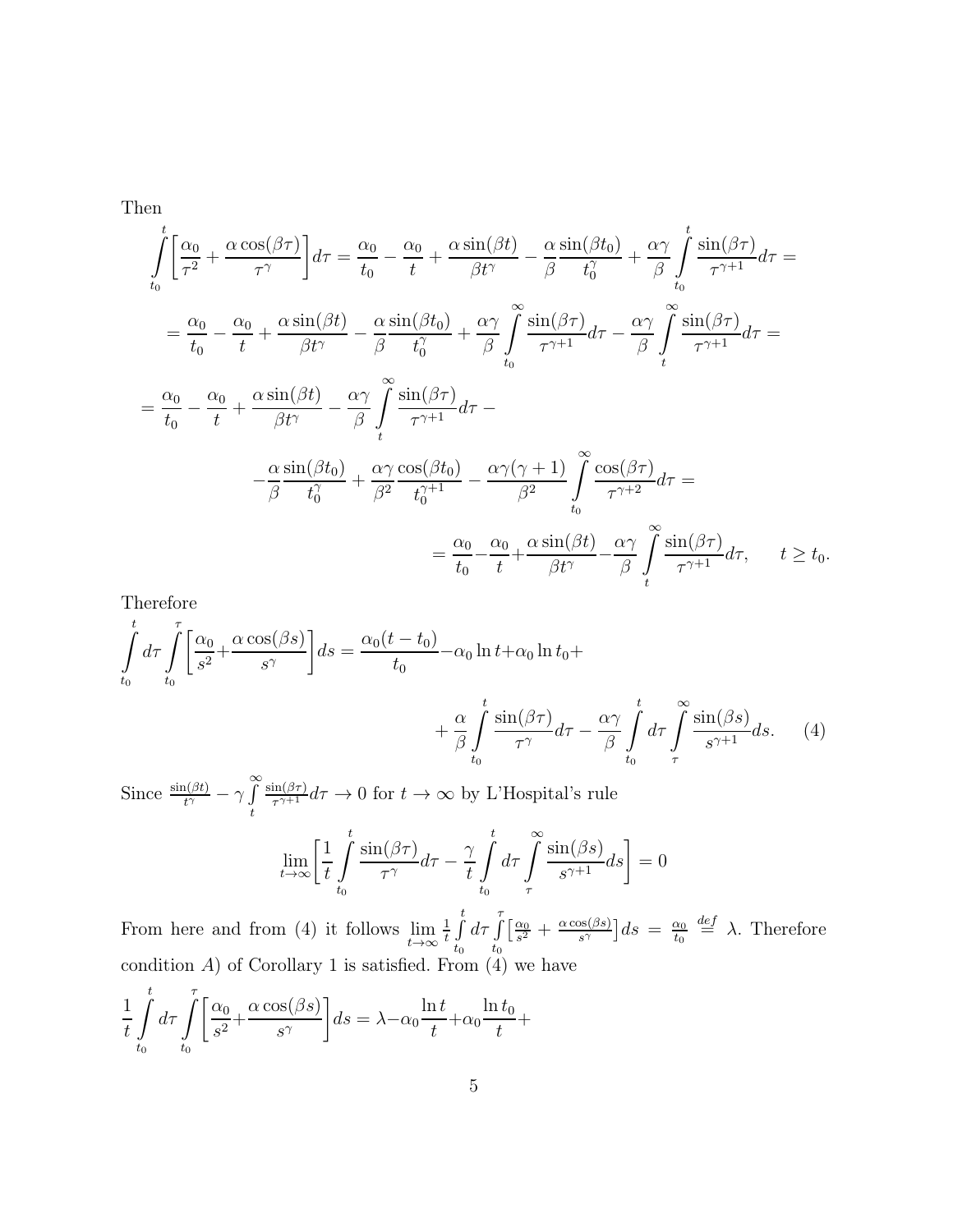$$
+\frac{\alpha}{\beta t} \int_{t_0}^t \frac{\sin(\beta \tau)}{\tau^{\gamma}} d\tau - \frac{\alpha \gamma}{\beta t} \int_{t_0}^t d\tau \int_{\tau}^{+\infty} \frac{\sin(\beta s)}{s^{\gamma+1}} ds, \qquad t \ge t_0.
$$

From here it follows that for Eq.  $(3)$  condition B) of Corollary 1 is satisfied too. So Eq. (3) is oscillatory. It is easy to show that

$$
\int_{t}^{+\infty} \left[ \frac{\alpha_0}{\tau^2} + \frac{\alpha \cos(\beta \tau)}{\tau^{\gamma}} \right] d\tau = \frac{\alpha_0}{t} - \frac{\alpha \sin(\beta t)}{\beta t^{\gamma}} + \frac{O(t)}{t^{\gamma+1}}, \quad t \ge t_0,
$$

where  $O(t)$  is a bounded function on  $[t_0; +\infty)$ . Hence it is clear that for  $0 < \gamma < 1$  as well as for  $\gamma = 1$ ,  $\left| \frac{\alpha}{\beta} \right| > \alpha_0$  Theorem 1 is not applicable to Eq. (3).

Remark 3. *The conditions of Corollary 1 exclude the condition of Ph. Hartman's oscillatory criterion [2, Theorem 52] and the condition of I. V. Kamenev's oscillatory criterion.*

Example 2. Consider the equation

$$
\phi''(t) + \left[\frac{1}{4t^2} + \frac{1}{4t^2Int} + \dots + \frac{1+\varepsilon}{4t^2Int\dots ln_t} + \frac{\alpha \sin(\beta t)}{tInt}\right]\phi(t) = 0, \quad ln_t t > 0. \tag{5}
$$

Here  $ln_1t = lnt, ... ln_rt = lnln_{r-1}t, r = 2, 3, ..., \varepsilon, \alpha, \beta$  are some real constants,  $\varepsilon > 0, \ \beta \neq 0.$  Using the identity  $\frac{1}{t} \int_0^t$  $t_0$  $d\tau \int$  $t_0$  $q(s)ds = \int_0^t$  $\int\limits_{t_0}^{\infty} q(s) ds - \frac{1}{t}$  $\frac{1}{t}$   $\int_0^t$  $\int_{t_0} s q(s) ds, t \geq t_0$ , one can readily check that for Eq. (5) all conditions of Corollary 1 are fulfilled. Therefore Eq. (5) is oscillatory. It is not difficult to verify that Theorem 1 and Theorem 2 are not applicable to Eq. (5).

**Theorem 4.** Let for some  $\varepsilon > 0$ ,  $\alpha \geq 1$  and  $\lambda \in R$  the following conditions be *satisfied:*

5) 
$$
\int_{t_0}^{+\infty} \exp\left\{-4\lambda t + 4\int_{t_0}^{t} d\tau \int_{t_0}^{\tau} q(s)ds\right\} dt = +\infty;
$$
  
\n6) 
$$
\liminf_{t \to +\infty} \frac{1}{t^{\alpha}} \int_{t_0}^{t} (t - \tau)^{\alpha} q(\tau) d\tau \leq \lambda - \varepsilon.
$$
  
\nThen Eq. (1) is oscillatory.  $\square$   
\nDenote:  $B_{\lambda} \equiv \{t \geq t_0 : \int_{t_0}^{t} d\tau \int_{t_0}^{\tau} q(s) ds \geq \lambda t\}.$   
\nCorollary 2. Let for some  $\lambda \in R$  and  $\varepsilon > 0$  the following conditions be satisfied:  
\nC) 
$$
\int_{B_{\lambda}} d\tau = +\infty;
$$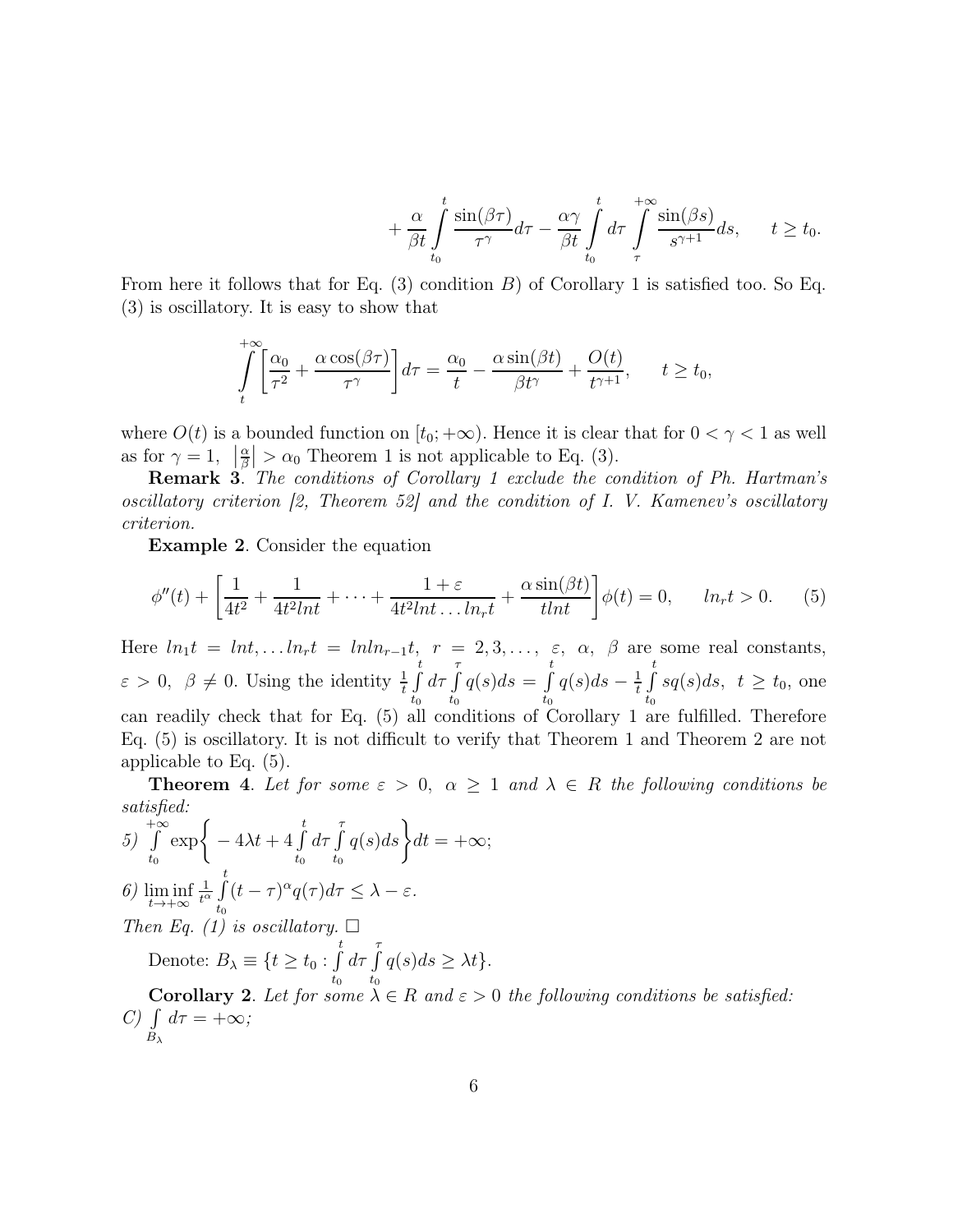*D)* lim inf  $t\rightarrow+\infty$ 1  $\frac{1}{t}$   $\int_0^t$  $t_0$  $d\tau \int$  $\int_{t_0}^{\infty} q(s)ds \leq \lambda - \varepsilon.$ *Then Eq. (1) is oscillatory.*  $\Box$ 

Remark 4. From the conditions of Corollary 2 is seen that

$$
\liminf_{t \to +\infty} \frac{1}{t} \int_{t_0}^t d\tau \int_{t_0}^{\tau} q(s)ds < \limsup_{t \to +\infty} \frac{1}{t} \int_{t_0}^t d\tau \int_{t_0}^{\tau} q(s)ds
$$

However Corollary 2 is not a consequence of Ph. Hartman's oscillatory criterion . Indeed in particular case when

$$
\int_{t_0}^t d\tau \int_{t_0}^{\tau} q(s)ds = \begin{cases} t \sin^3 t, & \sin t \ge 0; \\ t^2 \sin^3 t, & \sin t < 0, \end{cases}
$$

 $t \ge t_0$ , for  $\lambda = 0$ ,  $\varepsilon = 1$  all conditions of Corollary 2 are satisfied, whereas for this case the conditions of Ph. Hartman's criterion are not fulfilled (since lim inf  $t\rightarrow+\infty$ 1  $\frac{1}{t}$   $\int_0^t$  $t_0$  $d\tau \int$  $\int_{t_0} q(s)ds = -\infty$ .

**Theorem 5.** Let for some  $f \in \Omega$  the condition 1) and the condition

7) 
$$
\liminf_{t \to +\infty} \left\{ \frac{1}{f(t)} \int_{t_0}^t \left[ 2f(\tau)q(\tau) - \frac{f'(\tau)^2}{2f(\tau)} \right] d\tau - 2 \int_{t_0}^t q(\tau) d\tau \right\} = -\infty
$$
  
be satisfied. Then Eq. (1) is oscillatory.

Consider the Matheu's equation (see [10], p. 111)

$$
\phi''(t) + (\delta + \varepsilon \cos(2t))\phi(t) = 0, \qquad t \ge t_0.
$$
\n(6)

Here  $\delta$  and  $\varepsilon$  are some real constants,  $\varepsilon \neq 0$ . Set:  $F_{\varepsilon}(\mu) \equiv -\frac{\pi |\varepsilon|\mu}{4(\pi + \mu)} + \frac{\mu^2}{\pi + \mu^2}$  $\pi+\mu$  $\frac{\pi}{4}$  $-\frac{\pi}{4}$ 4  $\sin^2(2t)$  $\frac{\sin^2(2t)}{1+\mu\cos(2t)}dt,$  $\mu \geq 0$ ,  $m(\varepsilon) \equiv \inf_{\mu \geq 0}$  $F_{\varepsilon}(\mu)$ . Obviously  $m(\varepsilon) < 0$ . **Corollary 3.**  $\overline{If} \delta > m(\varepsilon)$  *then Eq.* (6) *is oscillatory.*  $\square$  $+∞$ 

**Remark 5.** *For*  $\delta \in (m(\varepsilon); 0)$  *we have the extremal case of Eq.* (1) :  $\int_{t_0}^{\infty} q(t)dt = -\infty.$ *In this case Theorem 2 is not applicable to Eq. (6).*

Remark 6. *Using standard methods for integration of trigonometric functions it is*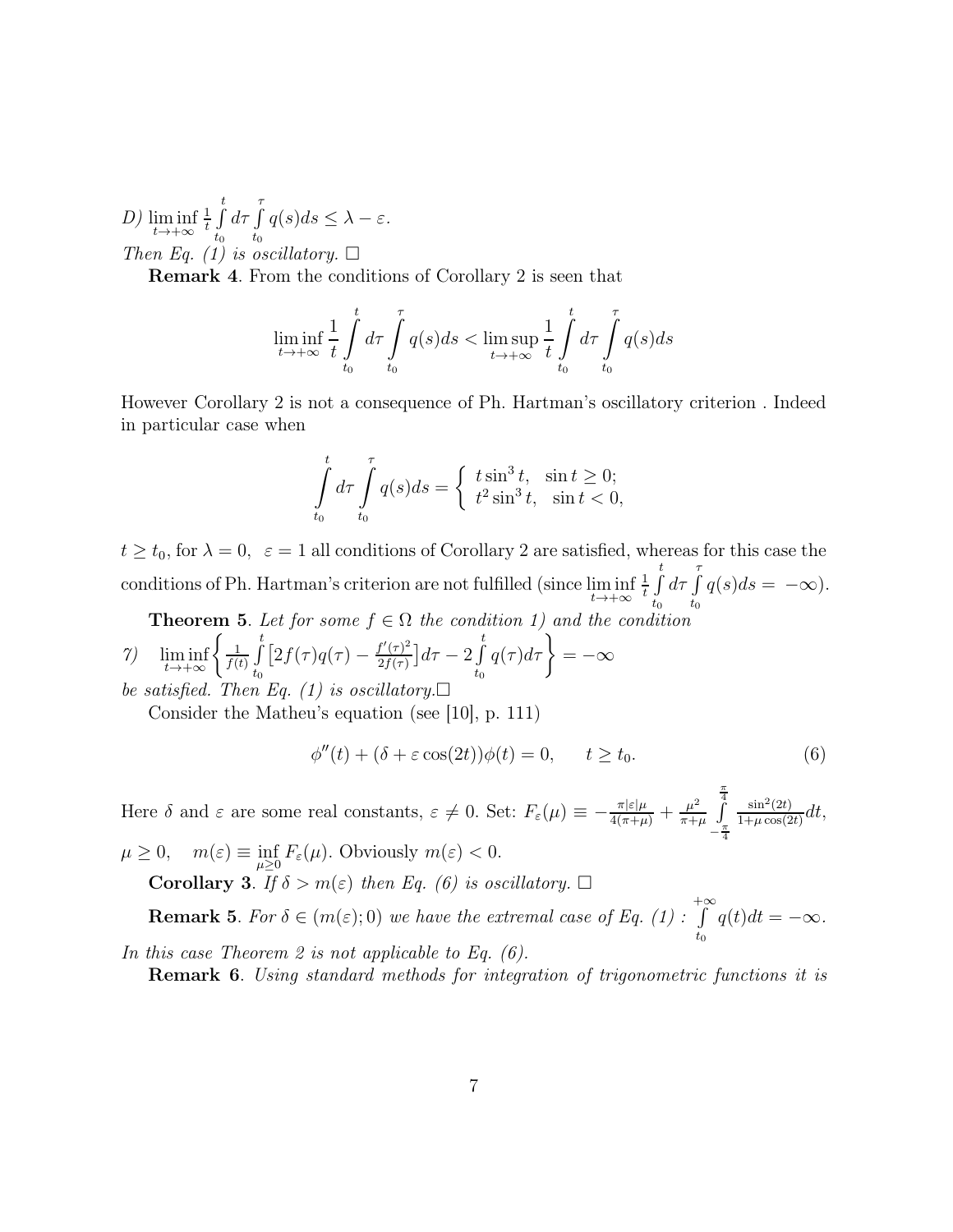*easy to calculate the value of the integral, presenting in the expression for*  $F_{\varepsilon}(\mu)$ :

$$
\frac{\mu^2}{\pi + \mu} \int_{-\frac{\pi}{4}}^{\frac{\pi}{4}} \frac{\sin^2(2t)}{1 + \mu \cos(2t)} dt = \begin{cases} \frac{\pi - 2\mu}{2(\pi + \mu)} - \frac{2\sqrt{1 - \mu^2}}{\pi + \mu} \arctan\sqrt{\frac{1 - \mu}{1 + \mu}}, & 0 \le \mu < 1; \\ \frac{\pi - 2}{2(\pi + 1)}, & \mu = 1; \\ \frac{\pi - 2\mu}{2(\pi + \mu)} + \frac{\sqrt{\mu^2 - 1}}{\pi + \mu} \ln \frac{\sqrt{\mu + 1} + \sqrt{\mu - 1}}{\sqrt{\mu + 1} + \sqrt{\mu - 1}}, & \mu > 1. \end{cases}
$$

**Example 3.** It is not difficult to verify that  $m(4) < F_4(1) = -\frac{\pi+2}{2(\pi+1)}$ . Therefore by Corollary 3 the equation

$$
\phi''(t) + \left[ -\frac{\pi + 2}{2(\pi + 1)} + 4\cos(2t) \right] \phi(t) = 0, \qquad t \ge t_0.
$$
 (7)

is oscillatory.

Remark 7. It is not difficult to verify that the Sturm's comparison criterion (comparison of Eq. (7) with an equation  $\phi''(t) + q_0\phi(t) = 0$ , where  $q_0$  is any constant  $> 0$ ) is not applicable to Eq. (7).

One can readily verify that the criteria of Ph. Hartman [2, Theorem 52] and I. V. Kamenev [6] are not applicable to Eq. (3). For  $\gamma \geq 1$  the J. Yan's criterion [7, p. 277, THEOREM] is not applicable to Eq. (3) too. None of Theorems 1 - 9 of work [5] is applicable to Eq. (3), and for  $\gamma \geq \frac{1}{2}$  Theorem 11 of work [5] does not applicable to Eq. (3) as well. Theorem 1 as well as the criteria of Ph. Hartman [2, Theorem 52], I. V. Kamenev [6], and J. Yan [7, p. THEOREM] are not applicable to Eq. (7).

**3. Proof of the main results**. To prove the main results we need in some auxiliary propositions.

**3.1. Auxiliary propositions**. Let  $a(t)$  and  $b(t)$  be real valued locally integrable functions on  $[t_0; +\infty)$ . Consider the Riccati equation

$$
y'(t) + y2(t) + a(t)y(t) + b(t) = 0, \t t \ge t_0.
$$
\t(8)

**Definition 2.** A solution of Eq. (8) is said to be  $t_1$ -regular, if it exists on  $[t_1; +\infty)$  $(t_1 \ge t_0).$ 

**Definition 3.**A  $t_1$ -regular solution  $y(t)$  of Eq. (8) is said to be  $t_1$ -normal, if there exists  $\delta > 0$  such that every solution  $y_1(t)$  of Eq. (8) with  $y_1(t_1) \in (y(t_1) - \delta; y(t_1) + \delta)$  is  $t_1$ -regular, otherwise it is said to be  $t_1$ -extremal.

Denote by  $reg(t_1)$  the set of all  $y_{(0)} \in R$ , for which the solution  $y(t)$  of Eq. (8) with  $y(t_1) = y_{(0)}$  is  $t_1$ -regular.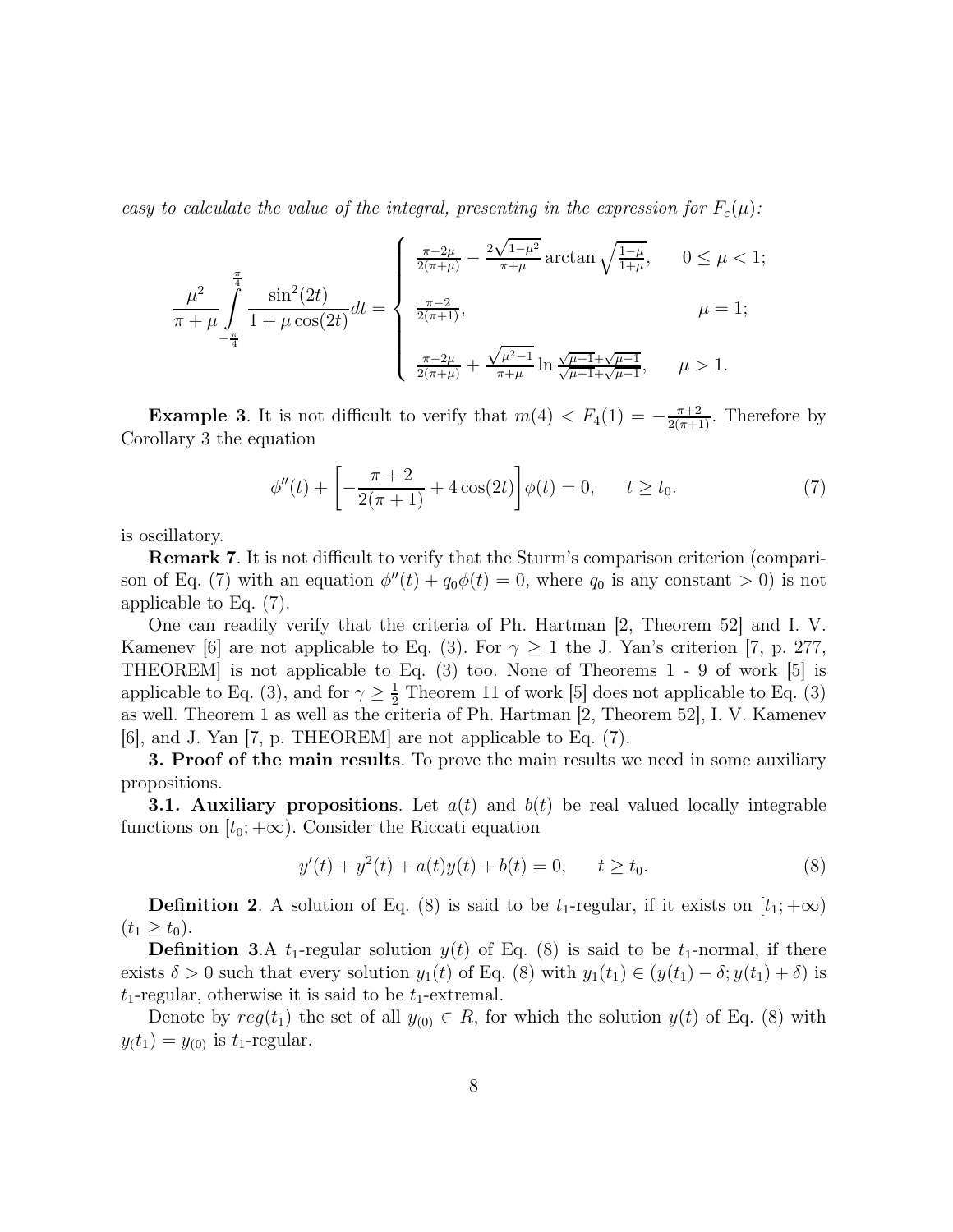**Lemma 1.** If Eq. (8) has a  $t_1$ -regular solution then it has the unique  $t_1$ -extremal *solution*  $y_*(t)$ *, moreover*  $reg(t_1) = [y_*(t_1); +\infty)$ *.* 

This lemma is proved in [11] for the case of continuous  $a(t)$  and  $b(t)$ . For the case of locally integrable  $a(t)$  and  $b(t)$  the proof by analogy.

**Lemma 2.** Suppose Eq. (8) has a 
$$
t_1
$$
-regular solution and  $b(t) \ge 0$ ,  $t \ge t_0$ . Then if:  
\n
$$
I) \int_{t_0}^{+\infty} \exp\left\{-2 \int_{t_0}^{t} a(\tau) d\tau\right\} dt < +\infty, \text{ then } y_*(t) < 0, \quad t \ge t_2 \text{ for some } t_2 \ge t_1;
$$
\n
$$
II) \int_{t_0}^{+\infty} \exp\left\{-2 \int_{t_0}^{t} a(\tau) d\tau\right\} dt = +\infty, \text{ then } y_*(t) \ge 0, \quad t \ge t_1,
$$

*where*  $y_*(t)$  *is the unique*  $t_1$ -extremal solution of Eq. (8).

This lemma is proved in [12] for the case of continuous  $a(t)$  and  $b(t)$ . For the case of locally integrable  $a(t)$  and  $b(t)$  the proof by analogy.

Let  $y(t)$  be a  $t_1$ -regular solution of Eq. (8). Consider the integral

$$
\nu_y(t) \equiv \int_t^{+\infty} \exp\biggl\{-\int_t^{\tau} \bigl[2y(s) + a(s)\bigr]ds\biggr\}dt, \qquad t \ge t_1.
$$

**Theorem 6 [11, Theorem 2.A]**. The integral  $\nu_y(t)$  converges for all  $t \geq t_1$  if and *only if*  $y(t)$  *is*  $t_1$ *-normal.*  $\Box$ 

This theorem is proved in [11] for the case of continuous  $a(t)$  and  $b(t)$ . For the case of locally integrable  $a(t)$  and  $b(t)$  the proof by analogy.

3.2. Proof of rhe main results. Proof of Theorem 3. Suppose Eq. (1) is not oscillatory. Then the equation

$$
x'(t) + x2(t) + q(t) = 0, \t t \ge t_0,
$$
\t(9)

has a  $t_1$ -regular solution for some  $t_1 \geq t_0$  (see [13], p. 332). In this equation make the substitution

$$
x(t) = y(t) + \lambda - \int_{t_0}^t q(\tau) d\tau, \qquad t \ge t_0.
$$
 (10)

We obtain:

$$
y'(t) + y^{2}(t) + 2\left(\lambda - \int_{t_{0}}^{t} q(\tau)d\tau\right)y(t) + \left(\lambda - \int_{t_{0}}^{t} q(\tau)d\tau\right)^{2} = 0, \quad t \ge t_{0}.
$$
 (11)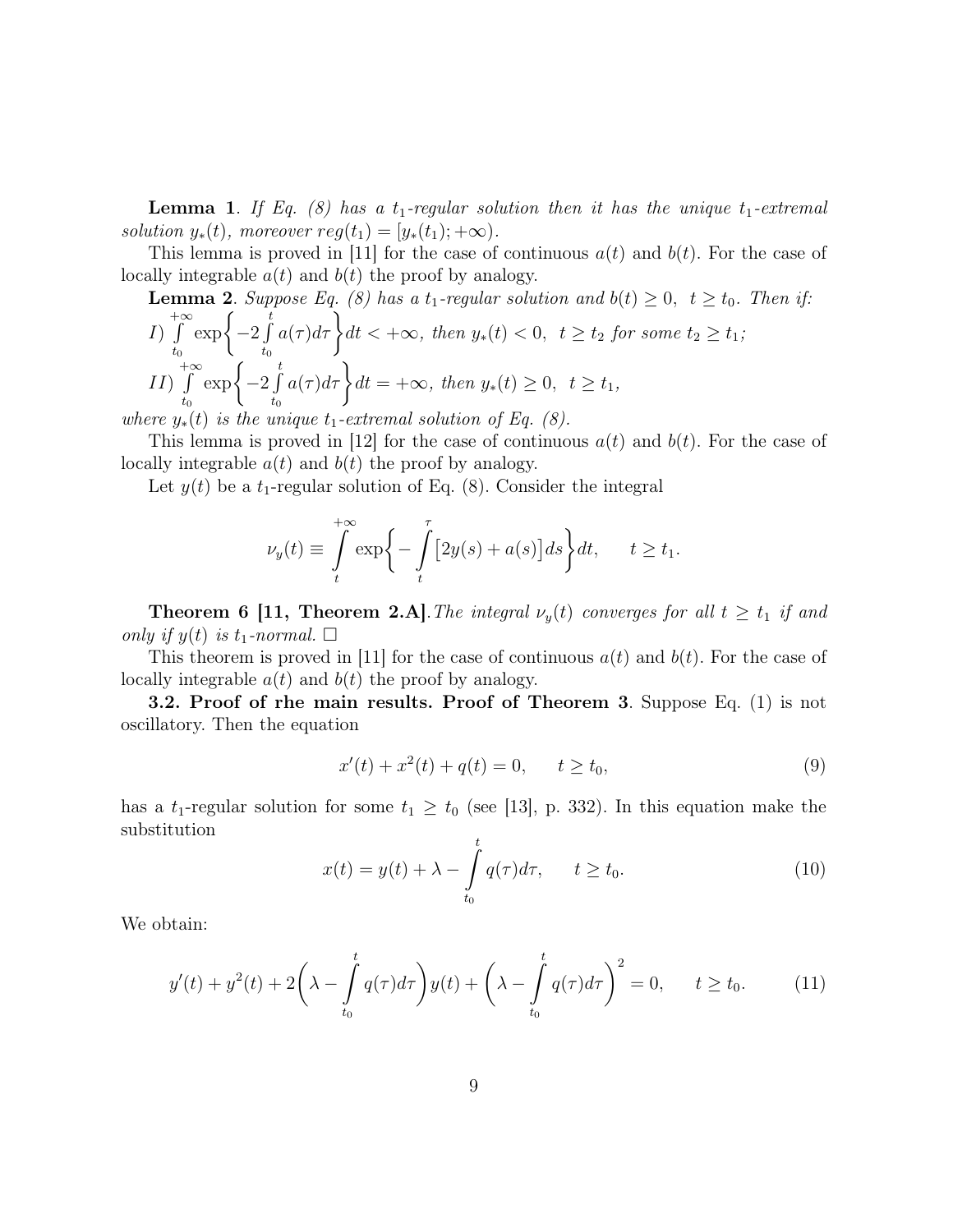Since Eq. (9) has a  $t_1$ -regular solution, from (10) it follows that the last equation has a  $t_1$ -regular solution too. Then since  $\left(\lambda-\int\limits_0^{t_1}$  $t_0$  $q(\tau)d\tau\bigg)^2\geq 0, \ \ t\geq t_0,$  by virtue of Lemma 2.I) from condition 3) it follows that

$$
y_*(t) < 0, \qquad t \ge t_2,\tag{12}
$$

for some  $t_2 \geq t_1$ , where  $y_*(t)$  is the unique  $t_1$ -extremal solution of Eq. (11). Let us show that

$$
y_*(t) \to -\infty \quad \text{for} \quad t \to +\infty \tag{13}
$$

By virtue of (11) we have:

$$
y_*(t) = y_*(t_1) - \int_{t_1}^t \left[ y_*(\tau) + \lambda - \int_{t_0}^{\tau} q(s) ds \right]^2 d\tau, \qquad t \ge t_1.
$$
 (14)

Suppose that the relation (13) is not true. Then from (12) and (14) it follows that  $y^*(t)$ is a decreasing function on  $[t_1; +\infty)$  with a negative finite limit:

$$
y_*(+\infty) \equiv \lim_{t \to +\infty} y_*(t) < 0 \qquad (y_*(t) \downarrow y_*(+\infty) > -\infty) \tag{15}
$$

From here and (14) it follows that  $+∞$  $t_1$  $\sqrt{2}$  $t_*(\tau) + \lambda - \int$  $t_0$  $q(s)ds\bigg|^2 d\tau < +\infty$ . Then

$$
0 \leq \lim_{t \to +\infty} \frac{1}{t^{\alpha}} \int_{t_1}^t \left( t - \tau \right)^{\alpha - 1} \left[ y_*(\tau) + \lambda - \int_{t_0}^{\tau} q(s) ds \right]^2 d\tau \leq
$$
  

$$
\leq \lim_{t \to +\infty} \frac{1}{t^{\alpha}} \int_{t_1}^{+\infty} \left( t - \tau \right)^{\alpha - 1} \left[ y_*(\tau) + \lambda - \int_{t_0}^{\tau} q(s) ds \right]^2 d\tau = 0. \quad (16)
$$

Set:  $\rho(t) \equiv y_*(t) - y_*(+\infty)$ ,  $t \ge t_1$ ;  $I \equiv \limsup_{t \to +\infty}$ 1  $\frac{1}{t^{\alpha}}\int_{0}^{t}$  $t_1$  $(t-\tau)^{\alpha-1}\big[y_*(\tau)+\lambda-\int\limits_0^\tau$  $t_0$  $q(s)ds$ <sup>2</sup>d $\tau$ . It is evident that

$$
\rho(t) \to 0 \quad \text{for} \quad t \to +\infty. \tag{17}
$$

We have:

$$
I = \limsup_{t \to +\infty} \frac{1}{t^{\alpha}} \int_{t_1}^t (t-\tau)^{\alpha-1} \left[ y_*(+\infty) + \lambda - \int_{t_0}^\tau q(s) ds + \rho(\tau) \right]^2 d\tau =
$$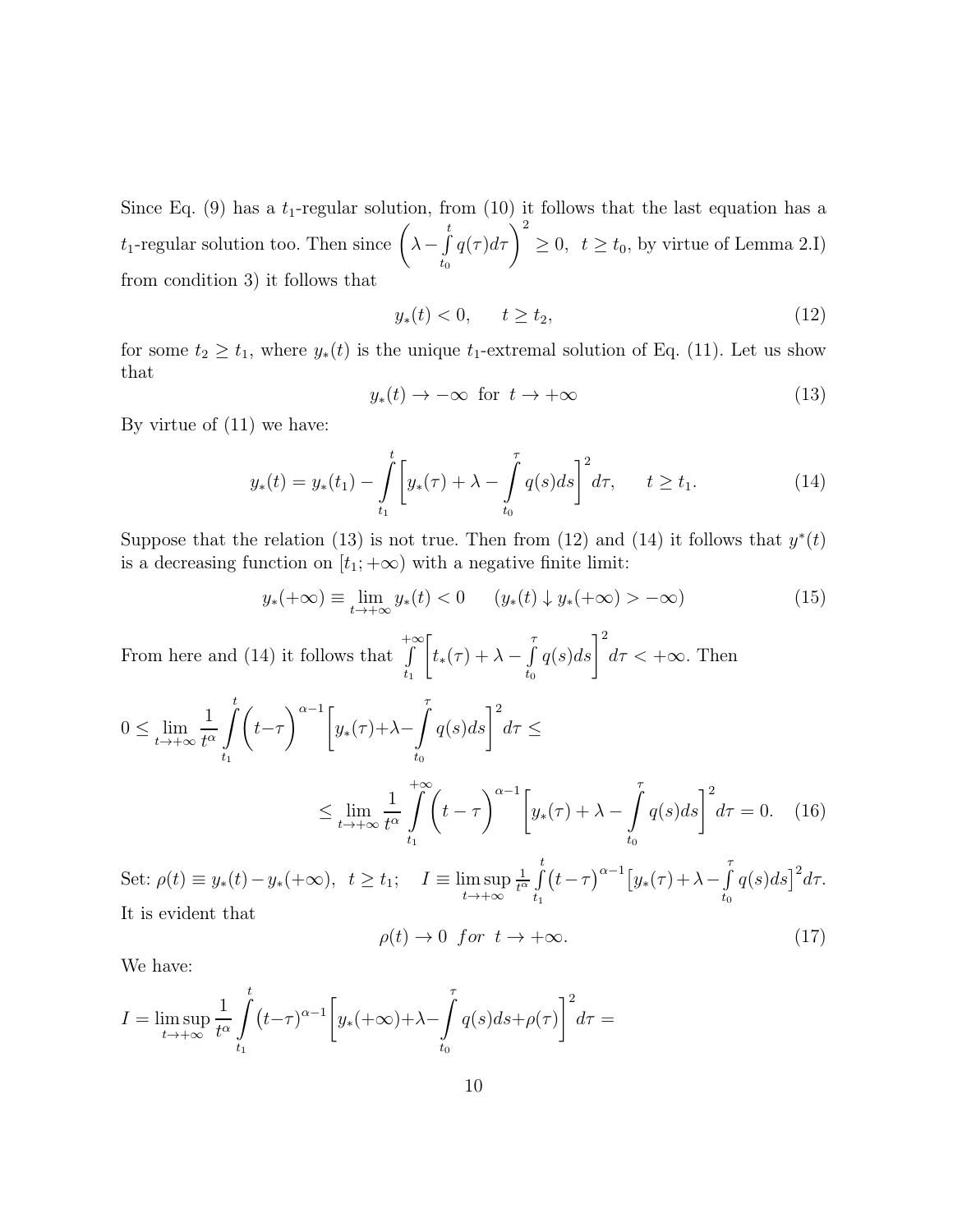$$
= \lim_{t \to +\infty} \lim_{t \to +\infty} \left[ \frac{y_{*}^{2}(\pm \infty)}{t^{\alpha}} \int_{t_{1}}^{t} (t-\tau)^{\alpha-1} d\tau + \frac{2y_{*}(\pm \infty)}{t^{\alpha}} \int_{t_{1}}^{t} (t-\tau)^{\alpha-1} \rho(\tau) d\tau + \frac{2y_{*}(\pm \infty)}{t^{\alpha}} \int_{t_{1}}^{t} (t-\tau)^{\alpha-1} \left( \lambda - \int_{t_{0}}^{\tau} q(s) ds \right) d\tau + \frac{1}{t^{\alpha}} \int_{t_{1}}^{t} \left( \lambda - \int_{t_{0}}^{\tau} q(s) ds + \rho(\tau) \right)^{2} d\tau \right] \ge
$$
  

$$
\geq \lim_{t \to +\infty} \lim_{t \to +\infty} \left[ \frac{y_{*}^{2}(\pm \infty)}{t^{\alpha}} \int_{t_{1}}^{t} (t-\tau)^{\alpha-1} d\tau + \frac{2y_{*}(\pm \infty)}{t^{\alpha}} \int_{t_{1}}^{t} (t-\tau)^{\alpha-1} \rho(\tau) d\tau + \frac{2y_{*}(\pm \infty)}{t^{\alpha}} \int_{t_{1}}^{t} (t-\tau)^{\alpha-1} \left( \lambda - \int_{t_{0}}^{\tau} q(s) ds \right) d\tau \right].
$$
 (18)

From the condition 4) and from (15) it follows that

$$
\lim_{n \to +\infty} \frac{2y_*(+\infty)}{\theta_n^{\alpha}} \int_{t_1}^{\theta_n} (\theta_n - \tau)^{\alpha - 1} \left(\lambda - \int_{t_0}^{\tau} q(s)ds\right) d\tau \ge 0,
$$
\n(19)

for some infinitely large sequence  $\{\theta_n\}_{n=1}^{+\infty}$ . Obviously by virtue of (17) lim  $t\rightarrow+\infty$ 1  $\frac{1}{t^{\alpha}}\int_{0}^{t}$  $t_1$  $(t - \tau)^{\alpha-1} \rho(\tau) d\tau = 0$ . From here, from (18) and (19) it follows that  $I \geq \frac{y^2 + \infty}{\alpha} > 0$ , which contradicts (16). The obtained contradiction proves (13). It follows from the condition 2) that there exists a infinitely large sequence  $\{\xi_n\}_{n=1}^{+\infty}$  such that  $S \equiv \sup_{n \geq 1}$  $\int_{-1}$  $\frac{1}{f(\xi_n)}\int\limits_0^{\xi_n}$  $t_0$  $\int [4f(\tau)q(\tau) - \frac{f'(\tau)^2}{f(\tau)}]$  $\frac{f'(\tau)^2}{f(\tau)}$ ] $d\tau - 4 \int$  $t_0$  $q(\tau)d\tau\Big\} < +\infty$ . In view of this and relation (9) we chose  $t_3 = \xi_{n_0}$  so large that

$$
y_*(t_3) + \lambda + S/4 < 0. \tag{20}
$$

Show that the solution  $x_0(t)$  of Eq. (9) with

$$
x_0(t_3) = \frac{1}{f(t_3)} \int_{t_0}^{t_3} \left[ \frac{f'(\tau)^2}{4f(\tau)} - f(\tau)q(\tau) \right] d\tau \tag{21}
$$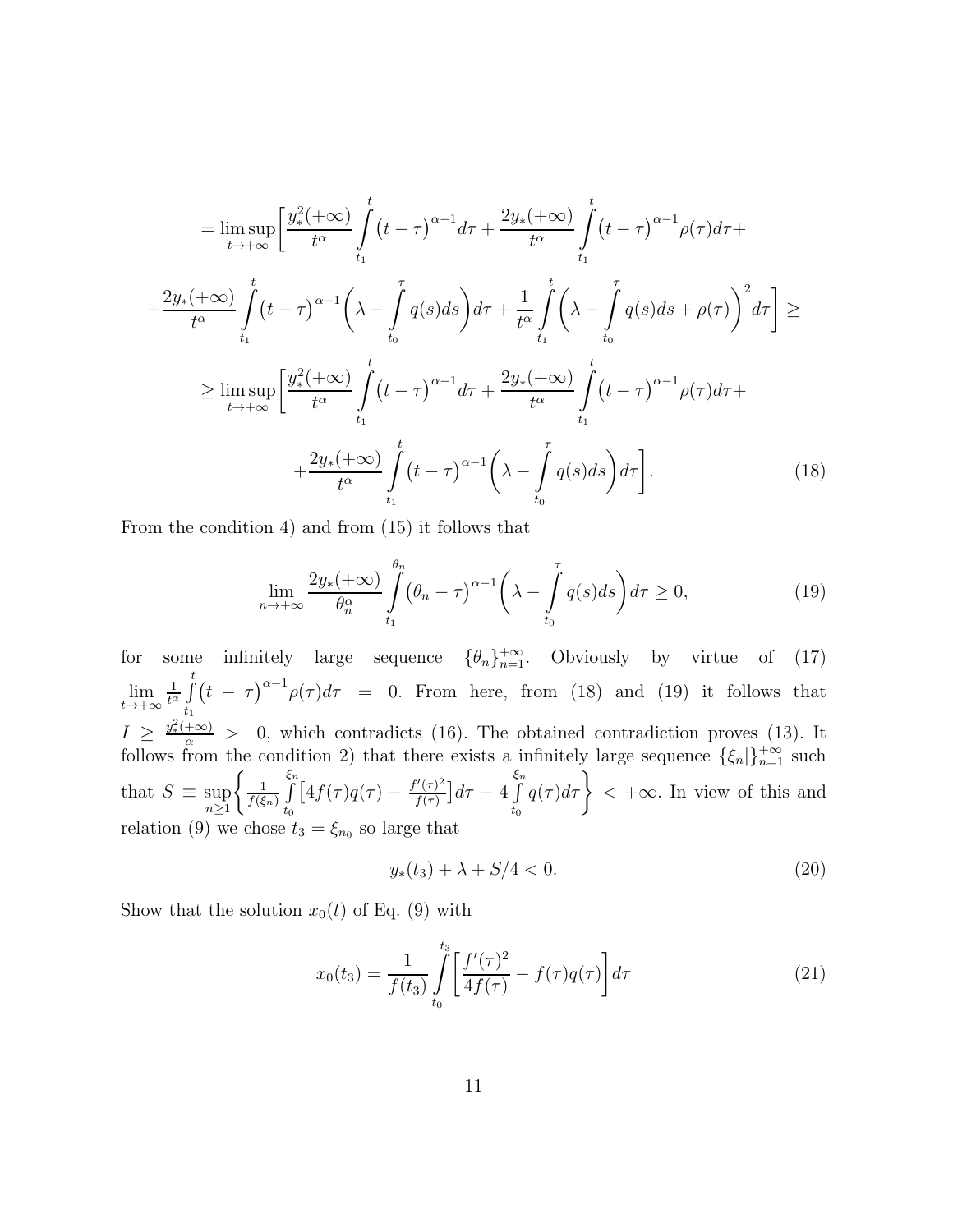is  $t_3$ -normal. By 5) from (20) it follows  $x_*(t_3) = y_*(t_3) - \int_0^{t_3}$  $\int_{t_0} q(\tau) d\tau \leq x_0(t_3)$ . By virtue of Lemma 1 from here it follows that  $x_0(t)$  is  $t_3$ -normal. Since  $x_0(t)$  is a  $t_3$ -regular solution of Eq.  $(9)$ , we have

$$
f(t)x'_0(t) + f(t)x_0^2(t) + f(t)q(t) = 0, \quad t \ge t_3.
$$

Let us integrate this equality from  $t_3$  to  $t$ . We get

$$
f(t)x_0(t) = \int_{t_3}^t \left[ f(\tau)x_0^2(\tau) - f'(\tau)x_0(\tau) \right] d\tau = f(t_3)x_0(t_3) - \int_{t_3}^t f(\tau)q(\tau) d\tau, \qquad t \ge t_3.
$$

After completing the square under the integral on the left-hand side of this equality and dividing both sides of it on  $f(t)$  we obtain

$$
x_0(t) = \frac{1}{f(t)} \int_{t_3}^t f(\tau) \left[ x_0(\tau) - \frac{f'(\tau)}{2f(\tau)} \right]^2 d\tau = \frac{c}{f(t)} - \frac{1}{f(t)} \int_{t_0}^t \left[ \frac{f'(\tau)^2}{f(\tau)} - f(\tau)q(\tau) \right] d\tau, \tag{22}
$$

where  $c \equiv f(t_3)x_0(t_3) - \int_{0}^{t_3}$  $t_0$  $\left[\frac{f'(\tau)^2}{4f(\tau)} - f(\tau)q(\tau)\right]d\tau$ . By virtue of (21) we have  $c = 0$ . Therefore from (22) we get:  $-2x(t) \ge \frac{1}{f(t)}$  $\frac{1}{f(t)}\int\limits_0^t$  $t_{0}$  $[2f(\tau)q(\tau)-\tfrac{f'(\tau)^2}{f(\tau)}$  $\frac{f'(\tau)^2}{f(\tau)}$   $d\tau$ ,  $t \ge t_3$ . Then

$$
\int_{t_3}^{+\infty} \exp\left\{-2\int_{t_3}^{t} x_0(\tau)d\tau\right\} dt \ge M \int_{t_3}^{+\infty} \exp\left\{\int_{t_3}^{t} \frac{d\tau}{f(\tau)} \int_{t_0}^{\tau} \left[2f(s)q(s) - \frac{f'(s)^2}{2f(s)}\right] ds\right\} dt,\tag{23}
$$

where  $M \equiv \exp\{-\int^{t_3}$  $t_0$  $d\tau$  $\frac{d\tau}{f(\tau)}\int$  $t_0$  $[2f(s)q(s) - \frac{f'(s)^2}{2f(s)}]$  $\left\{\frac{f'(s)^2}{2f(s)}\right\}$  = const > 0. Since  $x_0(t)$  is  $t_3$ -normal, by virtue of Theorem 2 the left-hand side of the inequality (23) is finite. Whereas from the

condition 1) it follows, that its right-hand side equals to  $+\infty$ . The obtained contradiction proves the theorem.

Proof of Corollary 1. At first we prove the corollary in the particular case when  $\lambda > 0$ . Take:  $f(t) \equiv 1$ . Then from A) it follow 1) and 4), and by virtue of Remark 1 the condition 2) is fulfilled. From В) it follows:

$$
\int_{t_0}^{+\infty} \exp\left\{-4\lambda + 4\int_{t_0}^t d\tau \int_{t_0}^{\tau} q(s)ds\right\} dt \le c_0 + \int_{\eta_0}^{+\infty} \exp\left\{-t\left|4\lambda - \frac{4}{t} \int_{t_0}^t d\tau \int_{t_0}^{\tau} q(s)ds\right|\right\} dt \le
$$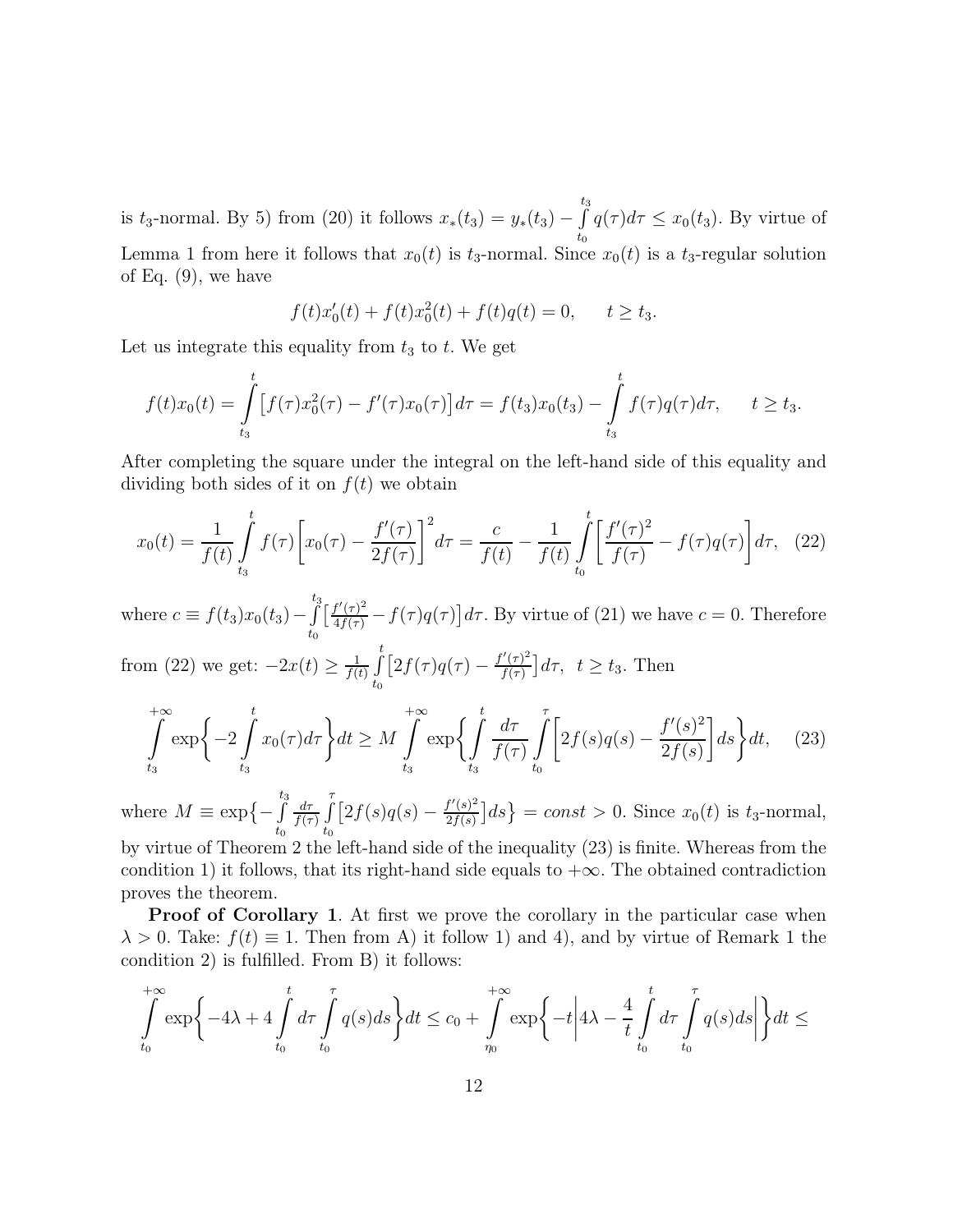$$
\leq c_0 + \int_{r_0}^{+\infty} \exp\bigg\{-\ln Q_0(t) + Q_1(t)\bigg\} dt \leq c_0 + M \int_{r_0}^{+\infty} \frac{d\tau}{Q_0(\tau)} < +\infty,
$$

where  $c_0 \equiv \int\limits_{0}^{\eta_0}$  $t_{0}$  $\exp\Biggl\{-t\Biggr\}$  $4\lambda - \frac{4}{t}$  $\frac{4}{t}$   $\int_0^t$  $t_0$  $d\tau \int$  $t_0$  $q(s)ds$   $\mathcal{L}$ dt,  $M \equiv \exp\{\sup_{t \ge t_0} Q_1(t)\} < +\infty$ , and  $\eta_0$  is a enough large number such that for all  $t \geq \eta_0$  the inequality of condition B) holds. So for  $\lambda > 0$  all conditions of Theorem 3 are fulfilled, and for this particular case the corollary is proved. Suppose  $\lambda \leq 0$ . Consider the equation

$$
\phi''(t) + \tilde{q}(t)\phi(t) = 0, \qquad t \ge t_0. \tag{24}
$$

where  $\tilde{q}(t) = q(t) + \Delta q(t)$ ,  $\Delta q(t)$  is a continuous function on  $[t_0; +\infty)$  such that  $\Delta q(t) \geq 0$ ,  $t \in [t_0; t_0 + 1], \ \ \Delta q(t) = 0, \ \ t \geq t_0 + 1, \quad \int_0^{t_0 + 1}$  $\int_{t_0}^{\cdot} \Delta q(\tau) d\tau > |\lambda|.$  Then

$$
\lim_{t \to +\infty} \frac{1}{t} \int_{t_0}^t d\tau \int_{t_0}^{\tau} \widetilde{q}(s) ds = \lim_{t \to +\infty} \left[ \frac{1}{t} \int_{t_0}^t d\tau \int_{t_0}^{\tau} q(s) ds + \frac{1}{t} \int_{t_0}^{t_0 + 1} d\tau \int_{t_0}^{\tau} \Delta q(s) ds + \frac{1}{t} \int_{t_0 + 1}^t d\tau \int_{t_0}^{\tau} \Delta q(s) ds \right] = \lambda + \int_{t_0}^{t_0 + 1} \Delta q(s) ds > 0.
$$

Thus

 $\widetilde{A}$ )  $\lim_{t\to+\infty}\frac{1}{t}$  $\frac{1}{t}$   $\int_0^t$  $t_0$  $d\tau \int$  $\int\limits_{t_{0}}\widetilde{q}(s)ds=\lambda>0$ From В) it follows:

$$
\lim_{t \to +\infty} \frac{1}{t} \int_{t_0}^t d\tau \int_{t_0}^{\tau} \widetilde{q}(s) ds = \frac{1}{t} \int_{t_0}^t d\tau \int_{t_0}^{\tau} q(s) ds + \frac{1}{t} \int_{t_0}^t d\tau \int_{t_0}^{\tau} \Delta q(s) ds \le
$$
\n
$$
\leq \lambda - \frac{\ln Q_0(t)}{4t} + \frac{Q_1(t)}{t} + \frac{1}{t} \int_{t_0}^t d\tau \int_{t_0}^{\tau} \Delta q(s) ds
$$

for all enough large t. From here it follows:

$$
\widetilde{B}) \frac{1}{t} \int_{t_0}^t d\tau \int_{t_0}^{\tau} \widetilde{q}(s) ds \leq \widetilde{\lambda} - \frac{\ln Q_0(t)}{4t} + \frac{\widetilde{Q}_1(t)}{t}
$$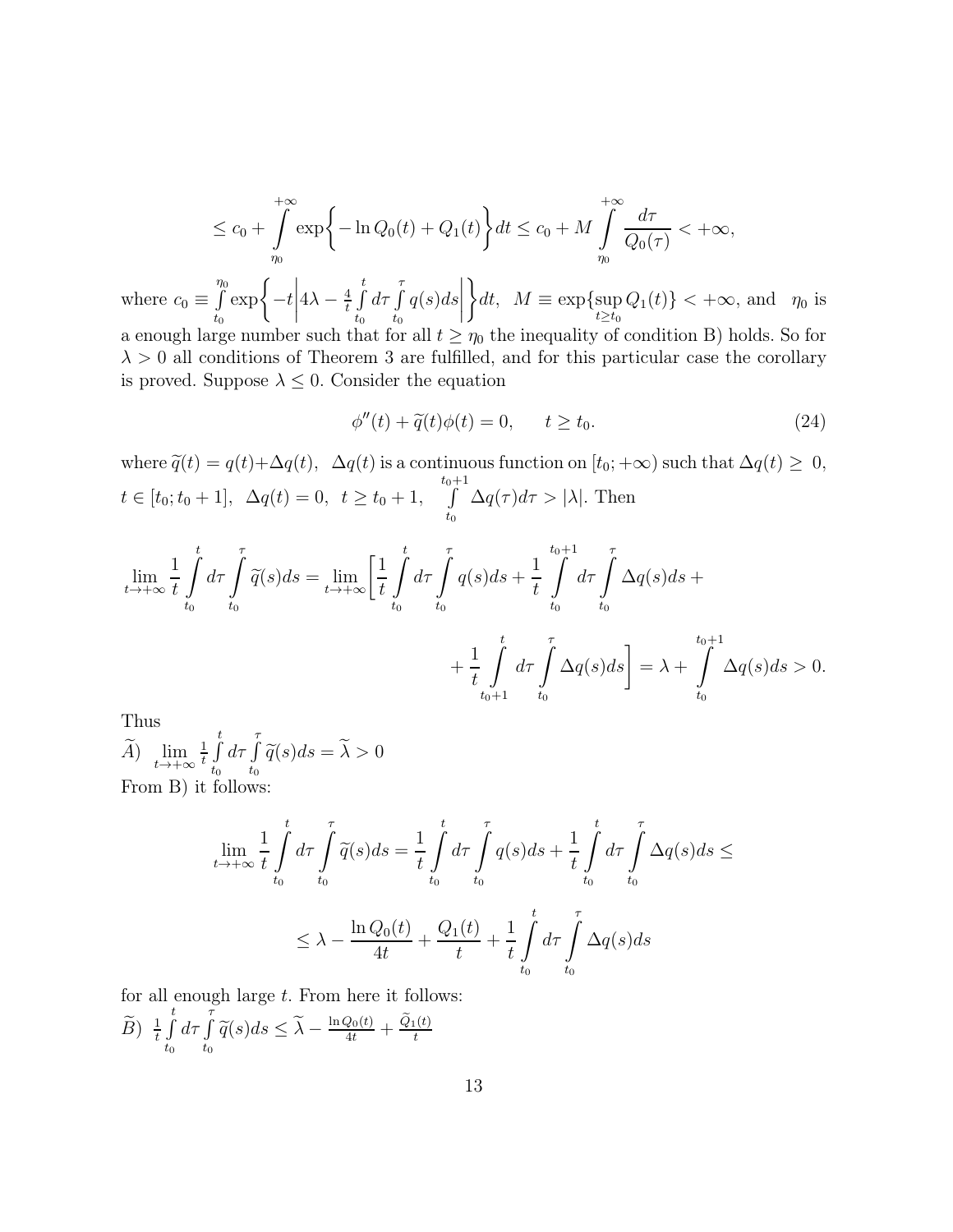where 
$$
\widetilde{Q}_1(t) \equiv Q_1(t) + \int_{t_0}^{t_0+1} d\tau \int_{t_0}^{\tau} \Delta q(s) ds - (t_0+1) \int_{t_0}^{t_0+1} \Delta q(s) ds.
$$
 Obviously  $\sup_{t \ge t_0} \widetilde{Q}_1(t) < +\infty$ .

Then by already proven from A) and B) it follows that Eq. (20) is oscillatory. Since  $Q(t)$ differs from  $q(t)$  only at most on  $[t_0; t_0 + 1]$ , from the oscillation of Eq. (20) it follows the oscillation of Eq. (1). The corollary is proved.

**Proof of Theorem 4.** Let  $y_*(t)$  be the same  $t_1$ -extremal solution of Eq. (11), as in the proof of Theorem 3. By virtue of Lemma 2. II) from nonnegativity of the function  $\left(\lambda-\int\limits_{0}^{t}% 1}\right) ^{1-\lambda}\left( \lambda-\int\limits_{0}^{t}% 1}\right) ^{1-\lambda}\left( \lambda-\int\limits_{0}^{t}% 1}\right) ^{1-\lambda}\left( \lambda-\int\limits_{0}^{t}% 1}\right) ^{1-\lambda}\left( \lambda-\int\limits_{0}^{t}% 1}\right) ^{1-\lambda}\left( \lambda-\int\limits_{0}^{t}% 1}\right) ^{1-\lambda}\left( \lambda-\int\limits_{0}^{t}% 1}\right) ^{1-\lambda}\left( \lambda-\int\limits_{0}^{t}% 1}\right) ^{1-\lambda}\left( \lambda-\int\limits_{0}^{t}% 1}\right) ^$  $t_0$  $q(\tau)d\tau$ )<sup>2</sup>,  $t \ge t_0$ , and from 5) it follows that  $y_*(t)$  is a nonnegative decreasing function with finite limit:

$$
y_*(+\infty) \equiv \lim_{t \to +\infty} y_*(t) \ge 0 \qquad (y_*(t) \downarrow y_*(+\infty) \ge 0). \tag{25}
$$

From here and from (14) it follows, that  $+∞$  $t_1$  $\left[y_*(\tau)+\lambda-\int\limits_0^{\tau}$  $t_{0}$  $q(s)ds$ <sup>2</sup> $d\tau < +\infty$ . Then

$$
\lim_{t \to +\infty} \frac{1}{t^{\alpha}} \int_{t_1}^t (t - \tau)^{\alpha - 1} \left[ y_*(\tau) + \lambda - \int_{t_0}^{\tau} q(s) ds \right]^2 d\tau = 0.
$$
 (26)

Set (as above):  $\rho(t) \equiv y_*(t) - y_*(+\infty)$ ,  $t \ge t_1$ . Then we have

$$
\limsup_{t \to +\infty} \frac{1}{t^{\alpha}} \int_{t_1}^{t} (t-\tau)^{\alpha-1} \left[ y_*(\tau) + \lambda - \int_{t_0}^{\tau} q(s) ds \right]^2 d\tau =
$$
\n
$$
= \limsup_{t \to +\infty} \left[ \frac{(y_*(+\infty) + \varepsilon)^2}{t^{\alpha}} \int_{t_1}^{t} (t-\tau)^{\alpha-1} d\tau + \frac{2(y_*(+\infty) + \varepsilon)}{t^{\alpha}} \int_{t_1}^{t} (t-\tau)^{\alpha-1} (\lambda - \varepsilon - \int_{t_0}^{\tau} q(s) ds) d\tau + \frac{1}{t^{\alpha}} \int_{t_1}^{t} (t-\tau)^{\alpha-1} (\lambda - \varepsilon - \int_{t_0}^{\tau} q(s) ds + \rho(\tau))^2 d\tau \right] \ge
$$
\n
$$
\geq \limsup_{t \to +\infty} \left[ \frac{(y_*(+\infty) + \varepsilon)^2}{t^{\alpha}} \int_{t_1}^{t} (t-\tau)^{\alpha-1} d\tau + \frac{2(y_*(+\infty) + \varepsilon)}{t^{\alpha}} \int_{t_1}^{t} (t-\tau)^{\alpha-1} \rho(\tau) d\tau + \frac{2(y_*(+\infty) + \varepsilon)}{t^{\alpha}} \int_{t_1}^{t} (t-\tau)^{\alpha-1} (\lambda - \varepsilon - \int_{t_0}^{\tau} q(s) ds) d\tau \right]. \tag{27}
$$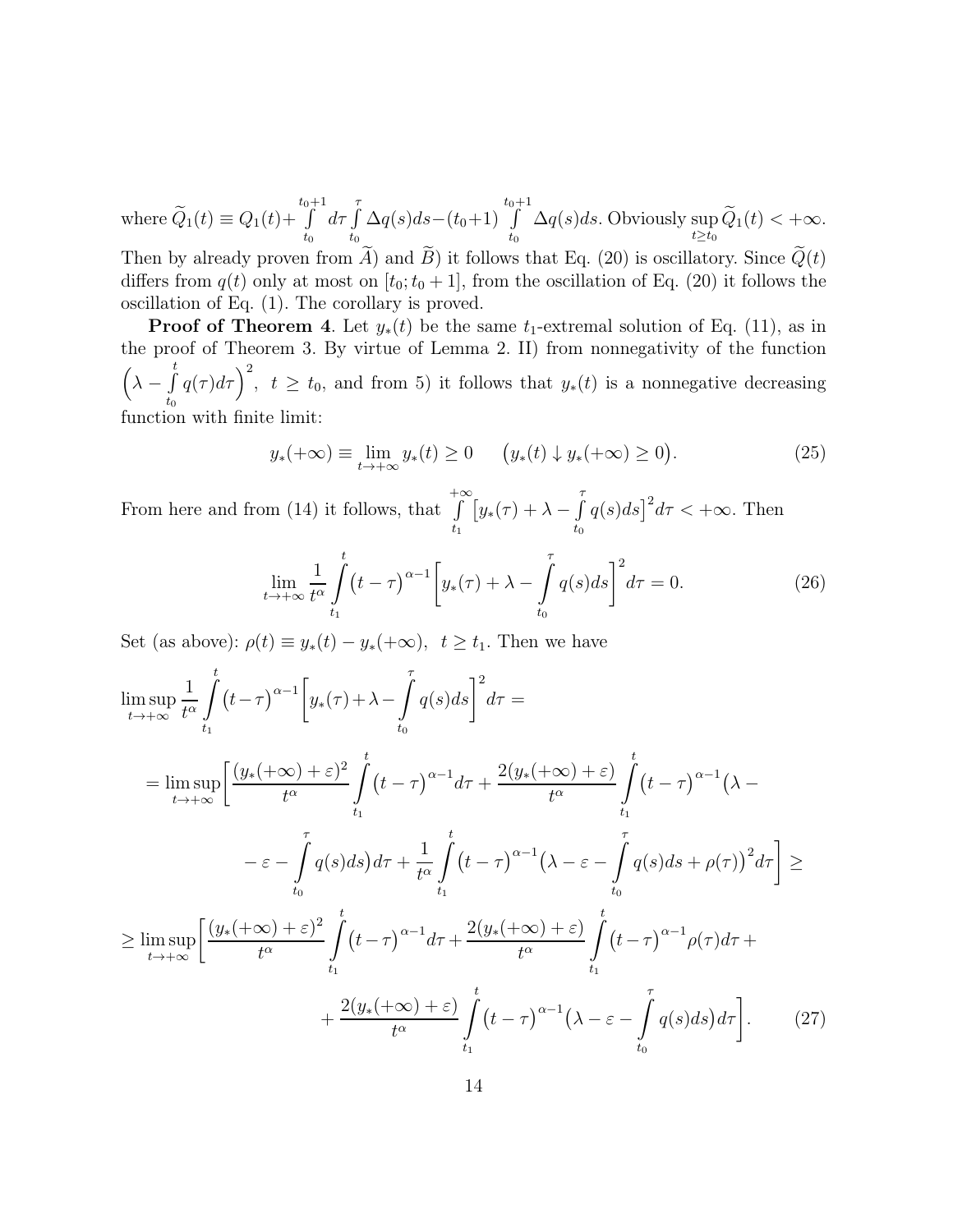Since  $\rho(t) \to 0$  for  $t \to +\infty$ , we have

$$
\lim_{t \to +\infty} \frac{1}{t^{\alpha}} \int_{t_1}^t (t - \tau)^{\alpha - 1} \rho(\tau) d\tau = 0.
$$
 (28)

From the condition 6) it follows, that there exists an infinitely large sequence  $\{t_n\}_{n=2}^{+\infty}$  such that

$$
\lim_{n \to +\infty} \frac{1}{t_n^{\alpha}} \int_{t_1}^{t_n} (t_n - \tau)^{\alpha - 1} d\tau \int_{t_0}^{\tau} q(s) ds \le \frac{\lambda - \varepsilon}{\alpha}.
$$

From here, from (27) and (28) it follows that

$$
\limsup_{t \to +\infty} \frac{1}{t^{\alpha}} \int_{t_1}^t (t - \tau)^{\alpha - 1} \left[ y_*(\tau) + \lambda - \int_{t_0}^{\tau} q(s) ds \right]^2 d\tau \ge \frac{[y_*(+\infty) + \varepsilon]^2}{\alpha} > 0,
$$

which contradicts  $(26)$ . The obtained contradiction proves the theorem.

Proof of Corollary 2. From the condition C) it follows

$$
\int_{t_0}^{+\infty} \exp\left\{-4\lambda t + 4\int_{t_0}^t d\tau \int_{t_0}^{\tau} q(s)ds\right\} dt \ge \int_{B_{\lambda}} \exp\left\{-4\lambda t + 4\int_{t_0}^t d\tau \int_{t_0}^{\tau} q(s)ds\right\} dt = +\infty.
$$

Therefore the condition 5) of Theorem 4 is satisfied. It follows from D) that for  $\alpha = 1$  the condition 6) of Theorem 4 is satisfied too. The corollary is proved.

**Proof of Theorem 5.** Suppose Eq. (1) is not oscillatory. Then Eq. (9) has a  $t_1$ -regular solution for some  $t_1 \geq t_0$ . Then by (10) the equation

$$
y'(t) + y^{2}(t) + 2\left(\lambda - \int_{t_{0}}^{t} q(\tau)d\tau\right)y(t) + \left(\lambda - \int_{t_{0}}^{t} q(\tau)d\tau\right)^{2} = 0, \quad t \ge t_{0}.
$$
 (29)

has also a  $t_1$  - regular solution. Let then  $y_*(t)$  be the  $t_1$  - extremal solution of Eq. (29). We have

$$
y_*(t) = y_*(t_1) - \int_{t_1}^t \left[ y_*(\tau) + \lambda - \int_{t_0}^{\tau} q(s) ds \right]^2 d\tau, \quad t \ge t_1.
$$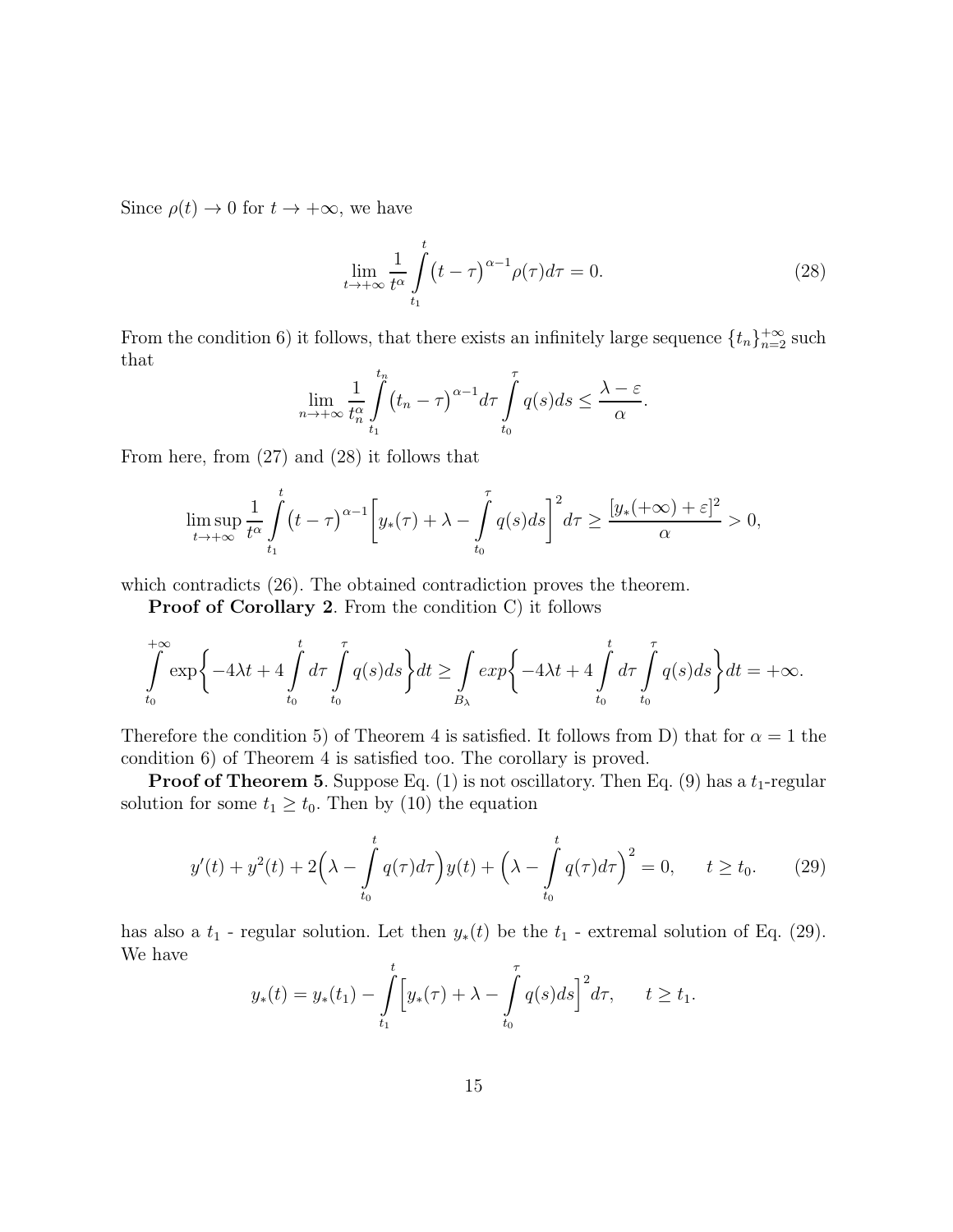Due to the equality 7) chose  $t_3 \ge t_1$  such that

$$
\frac{1}{f(t_3)}\int_{t_0}^{t_3} \left[ f(\tau)q(\tau) - \frac{f'(\tau)^2}{4f(\tau)} \right] d\tau - \int_{t_0}^{t_3} q(\tau) d\tau < -\lambda - y_*(t_1). \tag{30}
$$

Let  $x_0(t)$  be the solution of Eq. (28) with

$$
x_0(t_3) = \frac{1}{f(t_3)} \int_{t_0}^{t_3} \left[ \frac{f'(\tau)^2}{4f(\tau)} - f(\tau)q(\tau) \right] d\tau.
$$

Show that  $x_0(t)$  is  $t_3$ -normal. By (30) we have:

$$
x_*(t_3) = y_*(t_3) = \lambda - \int_{t_0}^{t_3} q(\tau) d\tau \le y_*(t_1) = \lambda - \int_{t_0}^{t_3} q(\tau) d\tau < -\frac{1}{f(t_3)} \int_{t_0}^{t_3} \left[ f(\tau)q(\tau) - \frac{f'(\tau)^2}{4f(\tau)} \right] d\tau = x_0(t_3).
$$

Therefore  $x_0(t)$  is  $t_3$  normal. Further the continuation of the proof is similar to the proof of Theorem 3. The theorem is proved.

**Proof of Corollary 3.** It is not difficult to verify that  $F_{\varepsilon}(\mu)$  reaches its minimum on  $(0; +\infty)$ . Let then  $m(\varepsilon) = F_{\varepsilon}(\mu_0)$  for some  $\mu_0 > 0$  and let  $g(t)$  be a periodic function of period  $\pi$ , defined by formula

$$
g(t) = \begin{cases} 1 + \mu_0 \cos 2t, & t \in [-\frac{\pi}{4}; \frac{\pi}{4}]; \\ 1, & t \in (\frac{\pi}{4}; \frac{3\pi}{4}]. \end{cases}
$$

From the condition of Corollary 3 it follows that

$$
\int_{-\frac{\pi}{4}}^{\frac{\pi}{4}} \left[ 2g(t)(\delta + \varepsilon \cos 2t) - \frac{g'(t)^2}{g(t)} \right] dt > 0,
$$
\n(31)

Consider the sequence of functions:  $h_1(t), \ldots, h_k(t), \ldots$ , defined by formulae

$$
h_k(t) \equiv \begin{cases} k(t + \frac{1}{k}), & k \in [-\frac{1}{k}; 0]; \\ -k(t - \frac{1}{k}), & k \in (0; \frac{1}{k}]; \\ 0, & k \notin [-\frac{1}{k}; \frac{1}{k}], \end{cases}
$$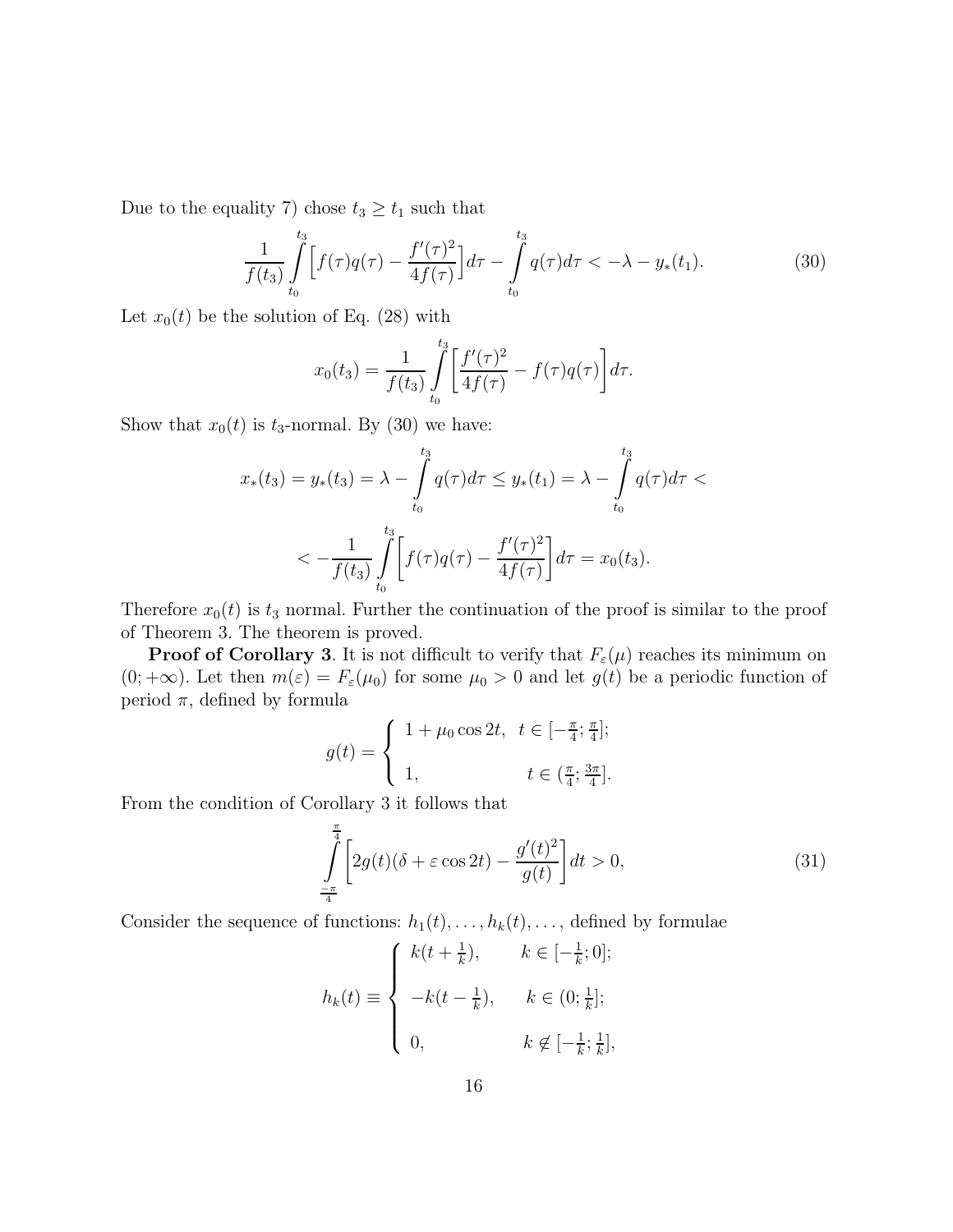$k = 1, 2, \ldots$ . It is easy to show that

$$
\int_{-\frac{1}{k}}^{\frac{1}{k}} \frac{h'_k(t)^2}{1+h_k(t)} dt > k, \qquad k = 1, 2, ....
$$
\n(32)

Let  $k_0 < k_1 < \ldots$  be a increasing sequence of natural numbers (yet arbitrary). Define the function  $f(t)$  on  $\left[-\frac{\pi}{4}\right]$  $\frac{\pi}{4}; +\infty$  as follows

$$
f(t) = g(t) + h_{k_{j+1}}\left(t + \frac{\pi}{4} - \pi k_j + \frac{2}{k_{j+1}}\right), \quad t \in \left[-\frac{\pi}{4} + \pi k_{j-1}; -\frac{-\pi}{4} + \pi k_j\right], \quad j = 1, 2, \dots
$$

Using (31) we chose  $k_1$  so large that

$$
\int_{-\frac{\pi}{4}}^{t} \frac{d\tau}{f(\tau)} \int_{-\frac{\pi}{4}}^{\tau} \left[ 2f(s)(\delta + \varepsilon \cos 2s) - \frac{f'(s)^2}{2f(s)} \right] ds > 0, \quad t \in \left[ -\frac{\pi}{4} + \pi(k_1 - 1); -\frac{\pi}{4} + \pi k_1 - \frac{2}{k_1} \right],
$$

and using (32) chose  $k_2 > k_1$  so large that

$$
\frac{1}{f(-\frac{\pi}{4} + \pi k_1)} \int_{-\frac{\pi}{4}}^{-\frac{\pi}{4} + \pi k_1} \left[ 2f(\tau)(\delta + \varepsilon \cos 2\tau) - \frac{f'(\tau)^2}{2f(\tau)} \right] d\tau - \int_{-\frac{\pi}{4}}^{-\frac{\pi}{4} + \pi k_1} (\delta + \varepsilon \cos 2\tau) d\tau < -1.
$$

Using (31) we chose  $k_3 > k_2$  so large that

$$
\int_{-\frac{\pi}{4}}^{t} \frac{d\tau}{f(\tau)} \int_{-\frac{\pi}{4}}^{\tau} \left[ 2f(s)(\delta + \varepsilon \cos 2s) - \frac{f'(s)^2}{2f(s)} \right] ds > 0, \quad t \in \left[ -\frac{\pi}{4} + \pi(k_3 - 1); -\frac{\pi}{4} + \pi k_3 - \frac{2}{k_3} \right],
$$

and using (32) chose  $k_4 > k_3$  so large that

$$
\frac{1}{f(-\frac{\pi}{4} + \pi k_3)} \int_{-\frac{\pi}{4}}^{-\frac{\pi}{4} + \pi k_3} \left[ 2f(\tau)(\delta + \varepsilon \cos 2\tau) - \frac{f'(\tau)^2}{2f(\tau)} \right] d\tau - \int_{-\frac{\pi}{4}}^{-\frac{\pi}{4} + \pi k_3} (\delta + \varepsilon \cos 2\tau) d\tau < -2,
$$

so on .... We see that for such a chose of  $k_1 < k_2 < \dots$  for the constructed function  $f(t)$ all the conditions of Theorem 5 for Eq. (6) are fulfilled. The corollary is proved